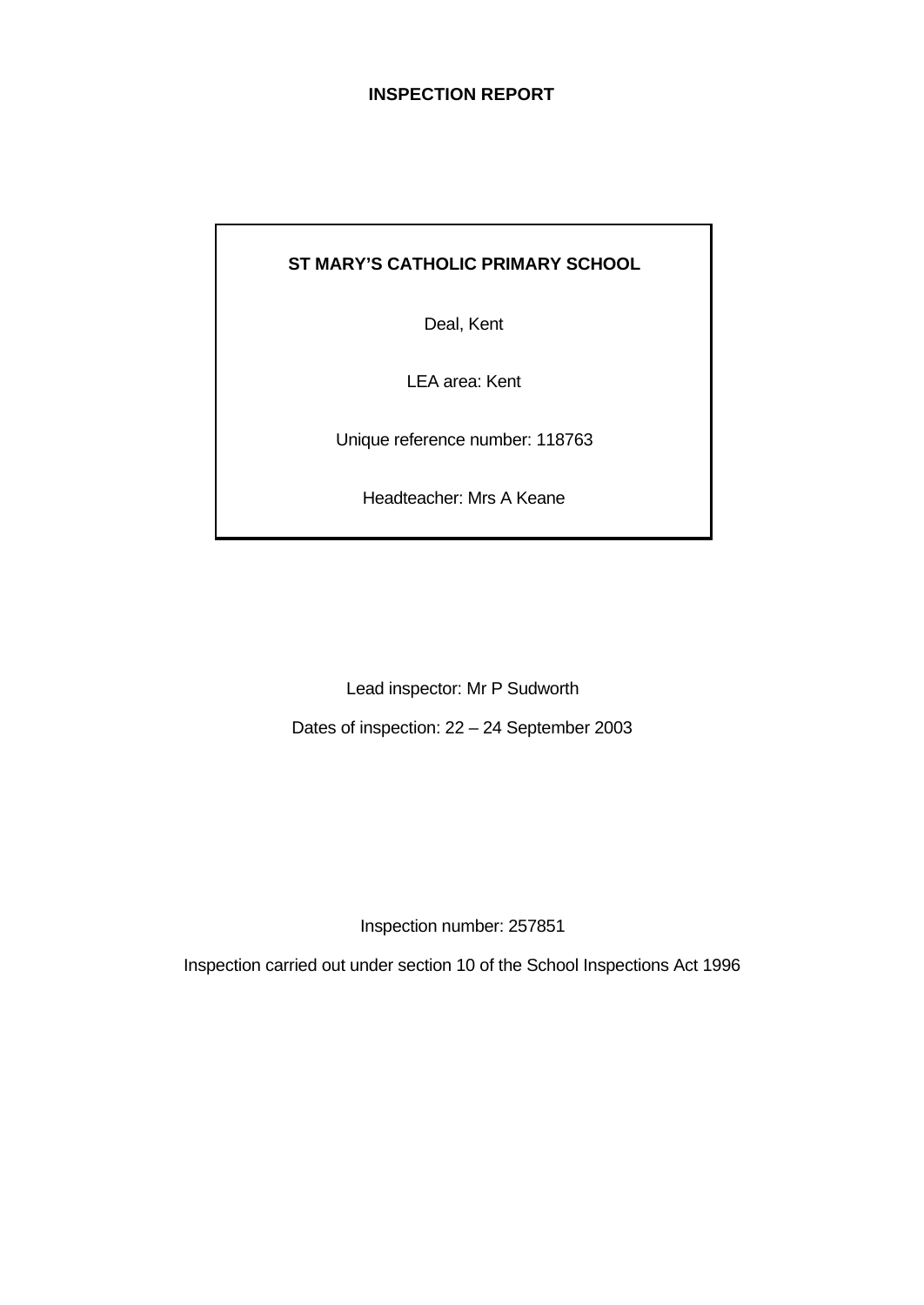## © Crown copyright 2003

This report may be reproduced in whole or in part for non-commercial educational purposes, provided that all extracts quoted are reproduced verbatim without adaptation and on condition that the source and date thereof are stated.

Further copies of this report are obtainable from the school. Under the School Inspections Act 1996, the school must provide a copy of this report and/or its summary free of charge to certain categories of people. A charge not exceeding the full cost of reproduction may be made for any other copies supplied.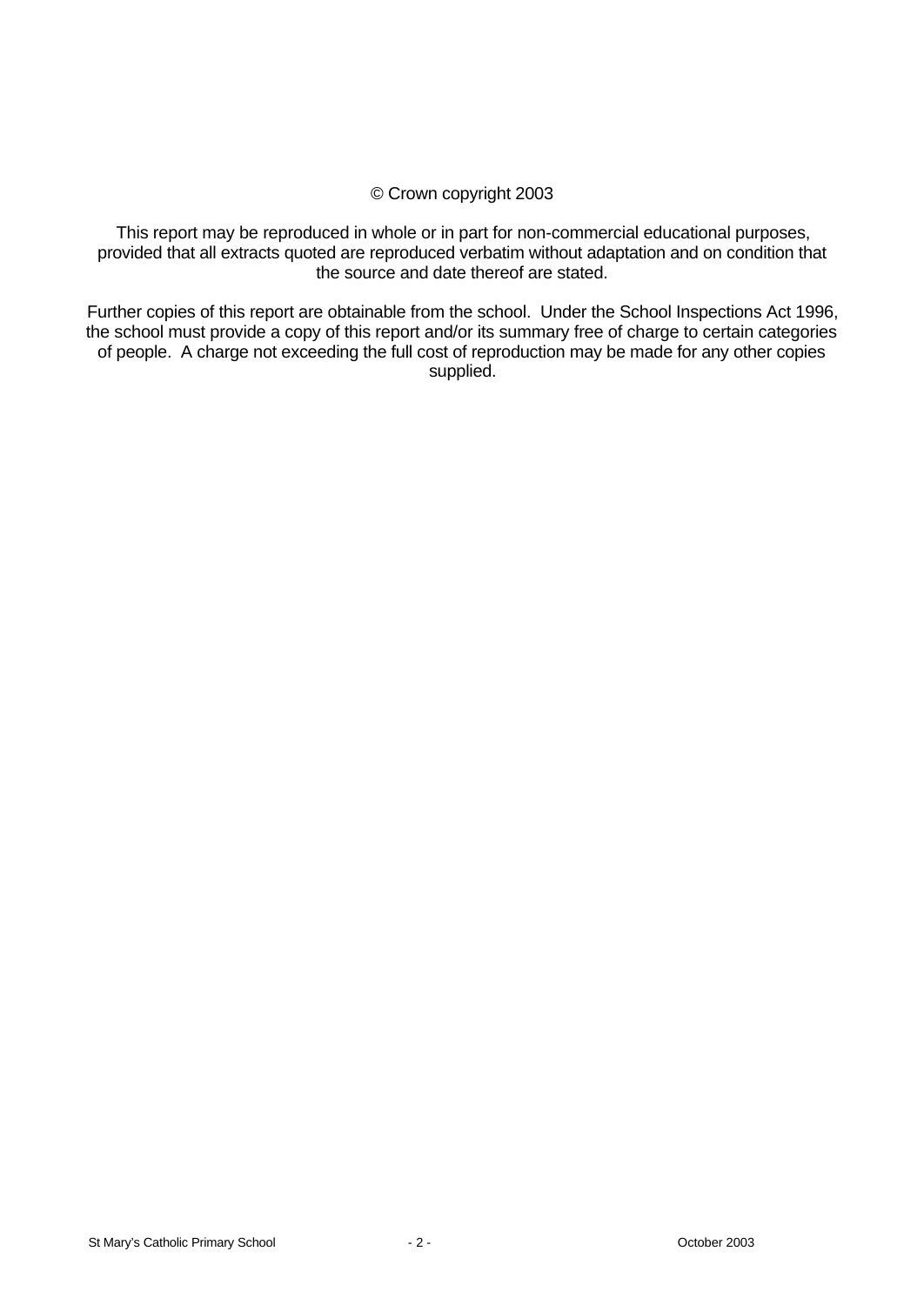# **INFORMATION ABOUT THE SCHOOL**

| Type of school:              | Primary                      |
|------------------------------|------------------------------|
| School category:             | <b>Voluntary Aided</b>       |
| Age range of pupils:         | $5 - 11$                     |
| Gender of pupils:            | <b>Mixed</b>                 |
| Number on roll:              | 208                          |
| School address:              | St Richard's Road<br>Deal    |
| Postcode:                    | Kent<br><b>CT14 9LF</b>      |
| Telephone number:            | 01304 375046                 |
| Fax number:                  | 01304 375046                 |
| Appropriate authority:       | Governing Body               |
| Name of chair of governors:  | <b>Deacon Gerald Watkins</b> |
| Date of previous inspection: | 6 July 1998                  |

# **CHARACTERISTICS OF THE SCHOOL**

The school draws its 208 pupils on roll from a diverse range of social and economic circumstance, mainly from lower cost housing, although the percentage of pupils entitled to free school meals is below average. It educates Catholic pupils in the area and others who have been baptised. Attainment on entry is below average. Most pupils are of white British background with a very small number of pupils from other ethnic groups. Three pupils have English as an additional language, although none is at an early stage of learning English. Twenty-six pupils have special educational needs, including one pupil with a statement of special educational need. The percentage of pupils who join or leave the school during an academic year is about the national average.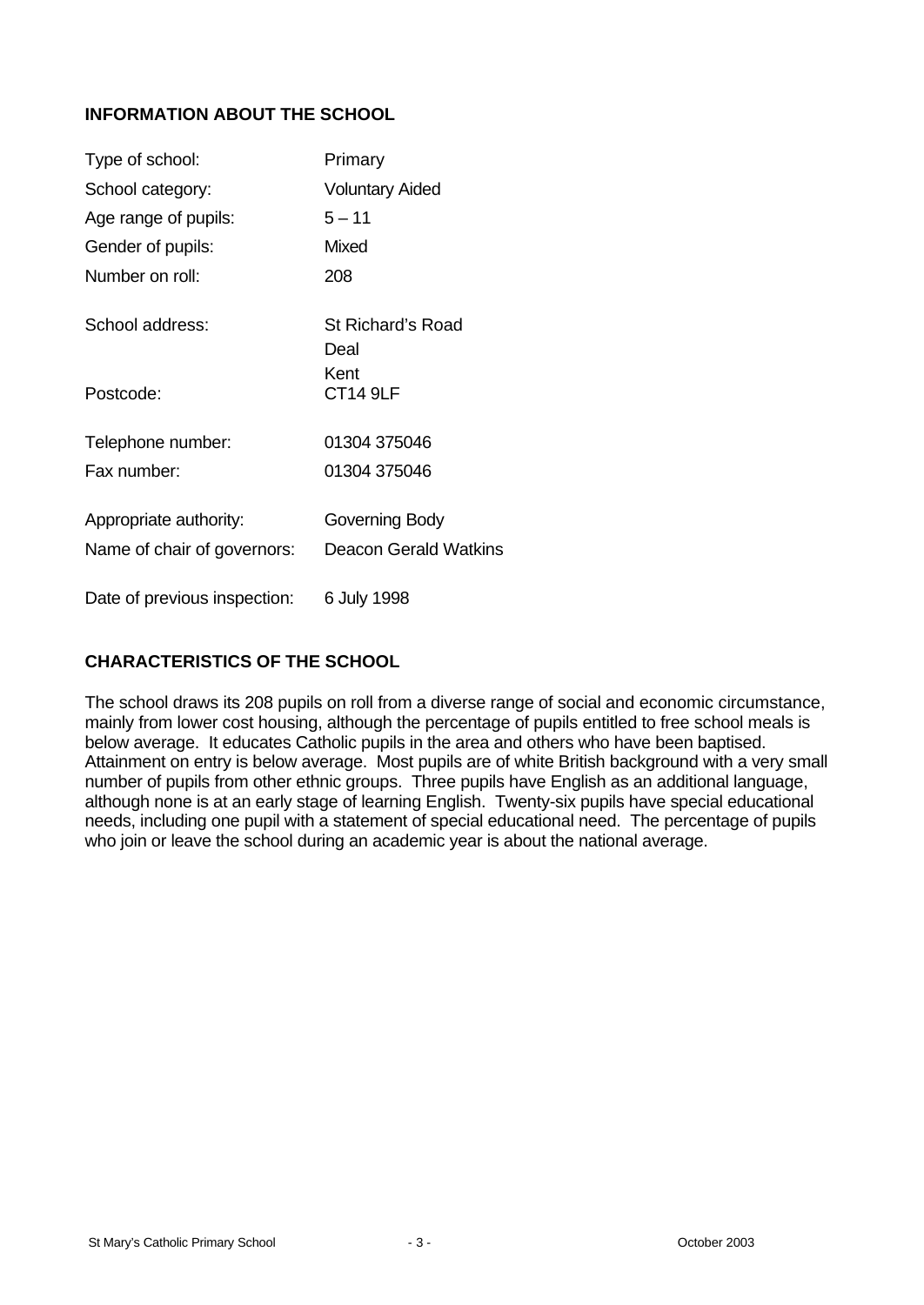# **INFORMATION ABOUT THE INSPECTION TEAM**

|       | Members of the inspection team |                | <b>Subject responsibilities</b>                    |
|-------|--------------------------------|----------------|----------------------------------------------------|
| 2700  | Mr P Sudworth                  | Lead inspector | Mathematics;                                       |
|       |                                |                | Science;                                           |
|       |                                |                | Music;                                             |
|       |                                |                | Physical education;                                |
|       |                                |                | English as an additional language.                 |
| 9957  | Miss S Watts                   | Lay inspector  |                                                    |
| 22113 | Mrs A King                     | Team inspector | Information and communication<br>technology (ICT); |
|       |                                |                | Art and design;                                    |
|       |                                |                | Design and technology;                             |
|       |                                |                | Foundation Stage.                                  |
| 20877 | Mr D Pink                      | Team inspector | English;                                           |
|       |                                |                | Geography;                                         |
|       |                                |                | History;                                           |
|       |                                |                | Special educational needs (SEN).                   |

The inspection contractor was:

Nord Anglia School Inspection Services Strathblane House Ashfield Road **Cheadle Stockport** SK8 1BB

Any concerns or complaints about the inspection or the report should be made initially to the inspection contractor. The procedures are set out in the leaflet *'Complaining about Ofsted Inspections'*, which is available from Ofsted Publications Centre (telephone 07002 637833) or Ofsted's website (www.oftsed.gov.uk).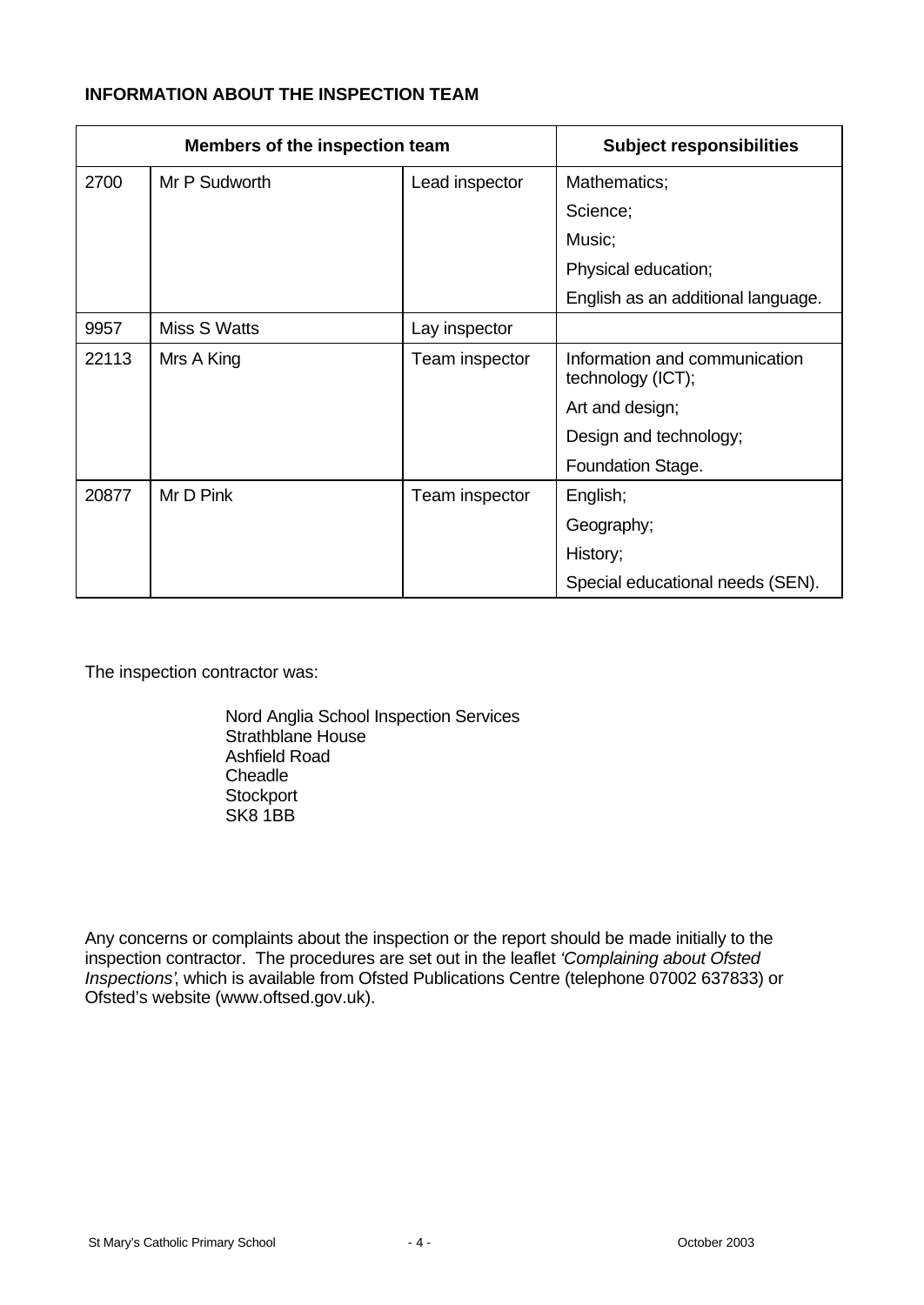# **REPORT CONTENTS**

|                                                                                                                                                                             | Page |
|-----------------------------------------------------------------------------------------------------------------------------------------------------------------------------|------|
| <b>PART A: SUMMARY OF THE REPORT</b>                                                                                                                                        | 6    |
| <b>PART B: COMMENTARY ON THE MAIN INSPECTION FINDINGS</b>                                                                                                                   |      |
| <b>STANDARDS ACHIEVED BY PUPILS</b>                                                                                                                                         | 8    |
| Standards achieved in areas of learning, subjects and courses                                                                                                               |      |
| Pupils' attitudes, values and other personal qualities                                                                                                                      |      |
| <b>QUALITY OF EDUCATION PROVIDED BY THE SCHOOL</b>                                                                                                                          | 11   |
| Teaching and learning<br>The curriculum<br>Care, guidance and support<br>Partnership with parents, other schools and the community                                          |      |
| <b>LEADERSHIP AND MANAGEMENT</b>                                                                                                                                            | 15   |
| PART C: THE QUALITY OF EDUCATION IN AREAS OF LEARNING,<br><b>SUBJECTS AND COURSES</b><br>AREAS OF LEARNING IN THE FOUNDATION STAGE<br><b>SUBJECTS IN KEY STAGES 1 AND 2</b> | 18   |
| PART D: SUMMARY OF THE MAIN INSPECTION JUDGEMENTS                                                                                                                           | 30   |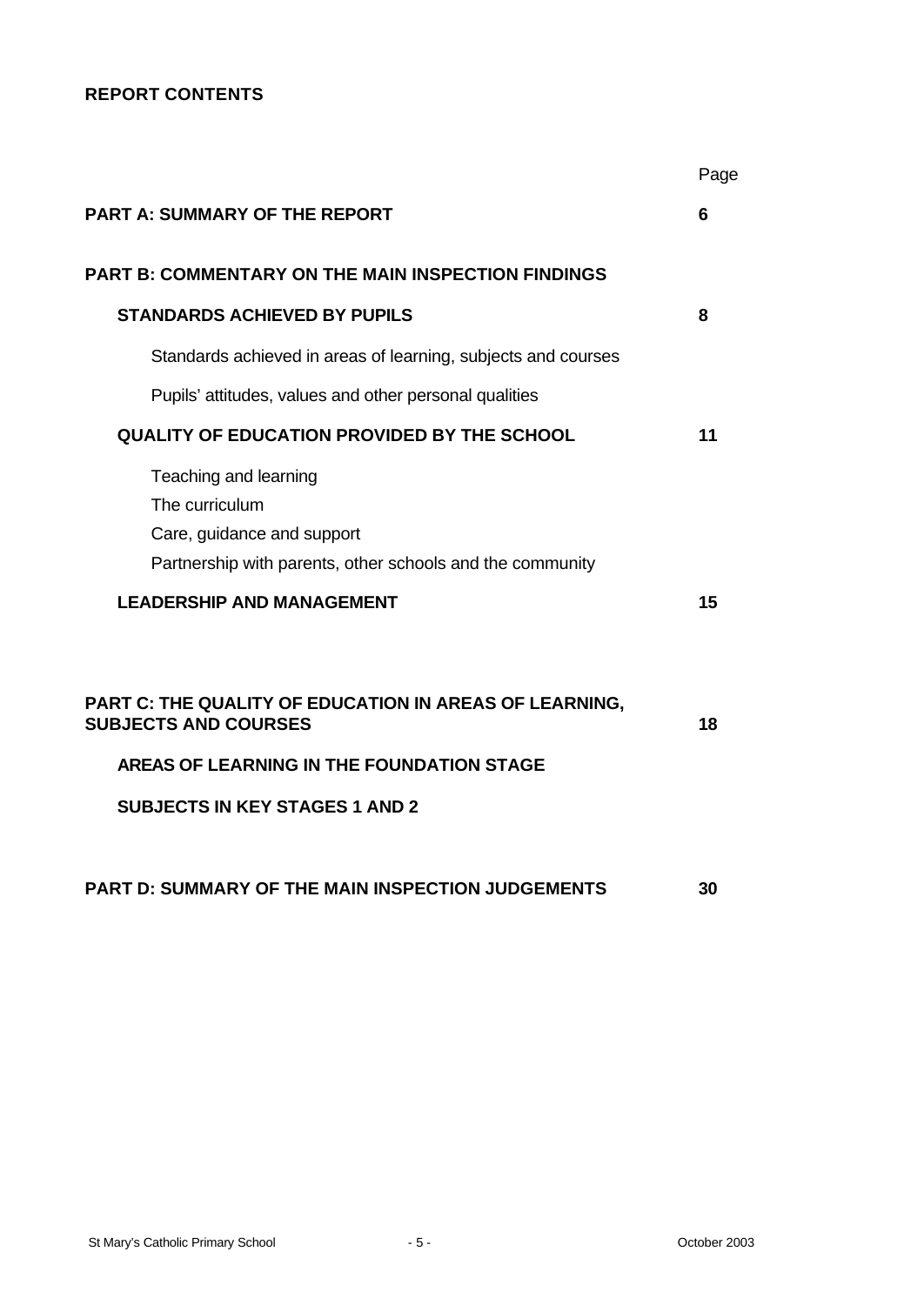# **PART A: SUMMARY OF THE REPORT**

# **OVERALL EVALUATION**

This is an improving school with the capacity to be more effective. Pupils reach at least the expected standards by age seven and achieve well in Years 1 and 2 in reading, science and mathematics. Currently standards are below average in Year 6 in all subjects, except PE and music because of the high proportion of pupils with learning difficulties. Pupils achieve well in Years 1 and 2 and satisfactorily in other year groups, including the foundation stage. Teaching is good in Years 1 and 2 and mainly satisfactory in other parts of the school. Pupils learn satisfactorily. They enjoy their work but some could apply themselves better and many could take greater pride in the presentation of their work. The recently appointed headteacher provides good leadership. The school is soundly managed with improvements needed in subject leadership. It provides satisfactory value for money.

# **The school's main strengths and weaknesses are**:

- The good leadership of the headteacher and her vision for the future of the school;
- Above average standards in reading, mathematics and science by the age of seven in the past two years;
- The good quality of teaching in Years 1 and 2;
- The good relationships between the staff and pupils and amongst the pupils and staff;
- Standards of work in information and communication technology (ICT) in Years 1 to 6 and in science (Years 3 to 6) could be much higher;
- The planning of work in design and technology, art and design, history and geography does not allow the pupils to make the best possible progress in Years 3 to 6;
- Teachers' knowledge of pupils is not always used well enough to match work to pupils' needs and marking is not rigorous enough in helping the pupils improve their work;
- Subject leaders have not been effective enough in monitoring standards and quality of work;
- Pupils do not take enough pride in the general presentation of their written work.

The school has made **satisfactory progress since the last inspection**. Standards are higher in English, science and mathematics at the age of seven. More equipment has been provided for the foundation stage children. There is a greater consistency in record keeping systems and schemes of work provide better guidance for teachers, but further development is needed in some schemes and also in the use of assessment. Information for parents now meets requirements. Satisfactory improvement has been made in independent learning skills, but pupils need more opportunities to investigate for themselves in science in Years 3 to 6. Pupils do not take as much good care with the presentation of their work and in their application to it. There have been some improvements in the provision for ICT but further development is needed. The proportion of good lessons during the inspection was not as high as previously reported.

| <b>Results in National</b><br>Curriculum tests at the end |              | similar schools |      |      |
|-----------------------------------------------------------|--------------|-----------------|------|------|
| of Year 6, compared with:                                 | 2000<br>2001 |                 | 2002 | 2002 |
| English                                                   |              |                 |      |      |
| <b>Mathematics</b>                                        |              |                 |      |      |
| Science                                                   |              |                 |      |      |

# **STANDARDS ACHIEVED**

*Key: A - well above average; B – above average; C – average; D – below average; E – well below average Similar schools are those whose pupils attained similarly at the end of Year 6.*

Children in the **foundation stage** reach the expected goals **in all areas of their learning** by the end of the reception year and **achieve satisfactorily**. Pupils in **Years 1 and 2 achieve well in reading, science and mathematics** and often reach above expected standards. **They achieve**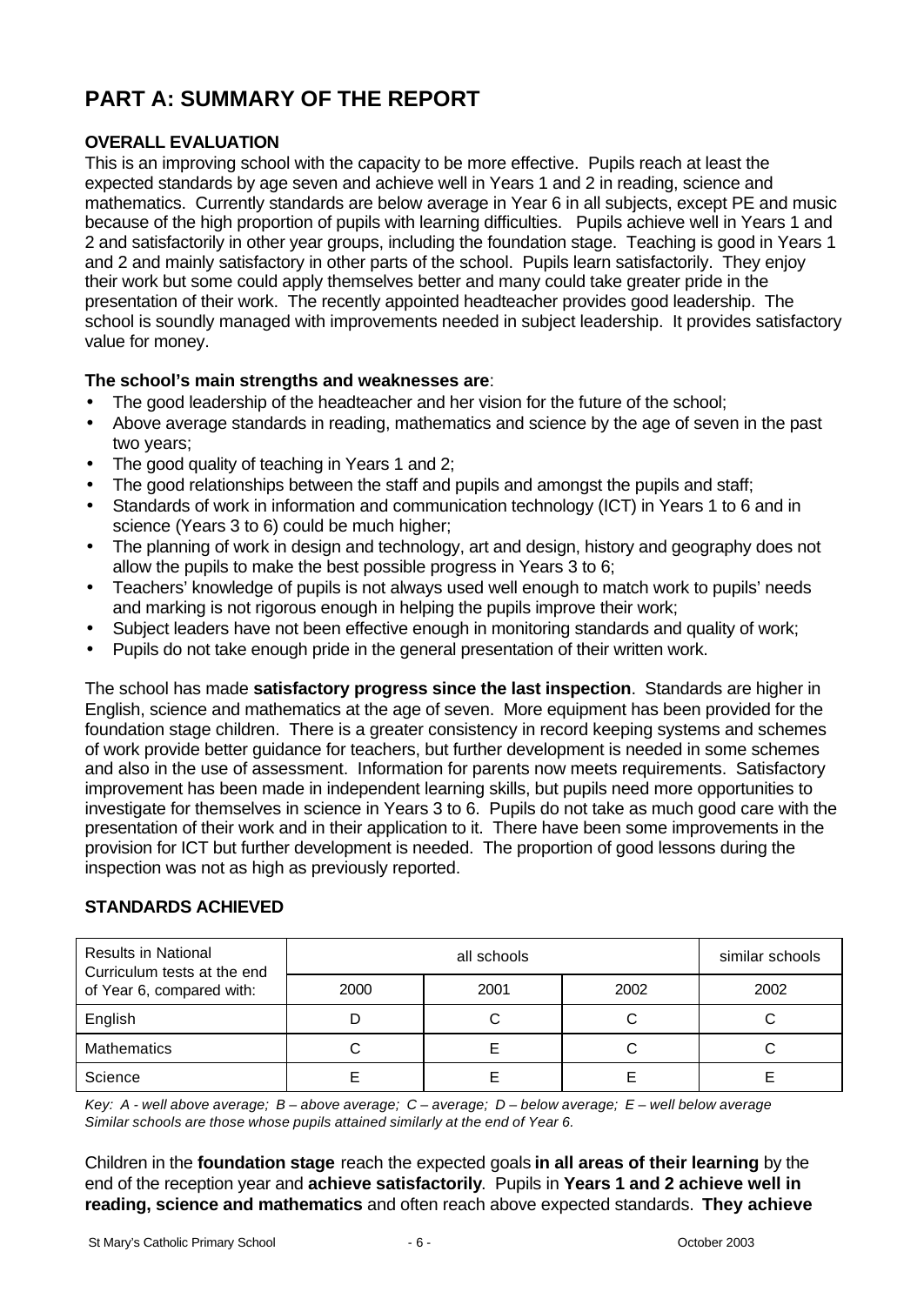**satisfactorily in writing** and most reach the expected standard.They achieve soundly in other subjects in reaching the expected standard. **Pupils in Years 3 to 6 achieve satisfactorily** and most pupils usually reach the expected level in English and mathematics and in most years do nearly as well as pupils nationally.They do not do as well as them in science, and their achievements in this subject are **unsatisfactory** and test results **well below average.** The current Year 6 class contains an above average percentage of pupils with learning difficulties. These pupils mainly achieve satisfactorily but overall standards are **below average** in most subjects. It is well below average in science and their achievement is unsatisfactory. They reach expectations in music and physical education.

**Attendance and punctuality are good**. Pupils relate well to one another. They adopt **satisfactory attitudes** when they tackle their work. Pupils do not always apply themselves well and they can be noisy during their activities.

# **QUALITY OF EDUCATION**

**The overall quality of education provided is satisfactory**. **The provision for pupils' spiritual, moral, social and cultural development is satisfactory**. It is **good** for their moral and social development. **Teaching is satisfactoryoverall and good in the infants**. Teachers do not match the work to the pupils' capabilities enough at times. The teachers have good relationships with the pupils but the atmosphere is often too cosy which affects the rigour of work. **The curriculum is satisfactory**. Some improvements are necessary in the planning of some subjects. There is **good** provision for extra-curricular activities. The school takes **satisfactory care of the pupils**. It has a **good partnership with the parents and the community,** especially with other schools.

# **LEADERSHIP AND MANAGEMENT**

The overall **leadership and management of the school are satisfactory**. The recently appointed headteacher provides **good** leadership with a clear understanding of how the school needs to improve. The effectiveness of subject leaders has been **unsatisfactory** in the main because they have not had enough guidance and opportunities in undertaking their roles. The work of the governing body is **satisfactory**. Management of the school is **satisfactory**.

# **PARENTS' AND PUPILS' VIEWS OF THE SCHOOL**

**Parents hold very positive views of the school** and state that their children are making good progress. Most pupils feel they work hard and find work interesting and fun.

# **IMPROVEMENTS NEEDED**

The most important things the school should do to improve are:

- Improve standards of work in ICT throughout the school and science in Years 3 to 6;
- Improve the quality of whole school planning for the curriculum in art and design, design and technology, history and geography so pupils make better progress;
- Make better use of assessment to match the work to pupils' needs and improve the quality of marking so it helps the pupils with their next steps in learning;
- Define the role of the subject leaders and make sure they carry it out;
- Ensure pupils take a much greater pride in the general presentation of their written work.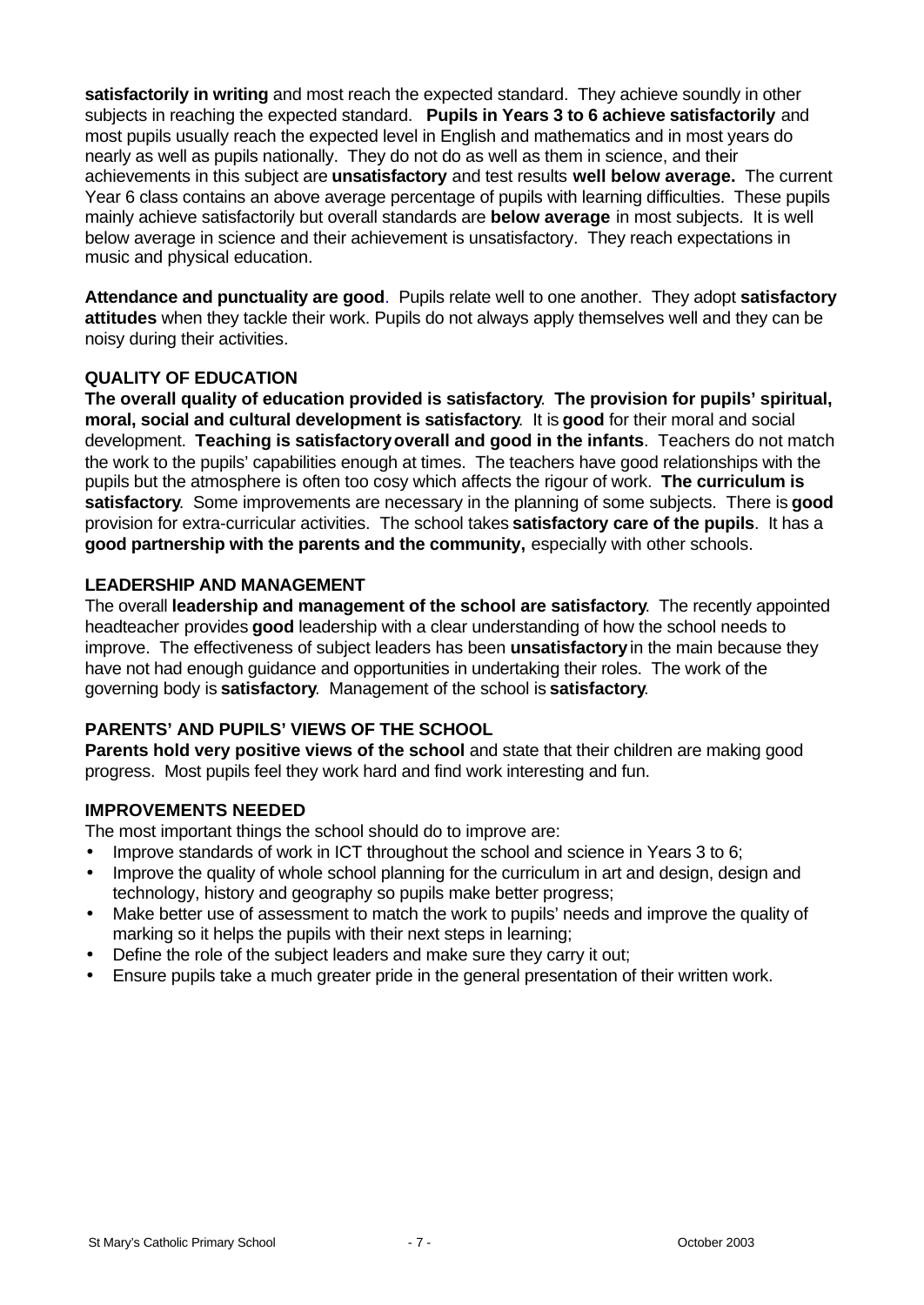# **PART B: COMMENTARY ON THE INSPECTION FINDINGS**

## **Standards achieved in areas of learning, subjects and courses**

Pupils achieve **well** in Years 1 and 2 and **satisfactorily** in other parts of the school. Standards in some aspects of work in Year 2, including mathematics and English are **above average.** Standards of work in Year 6 are mainly **below expectations,** including writing mainly due to the above average proportion of pupils with learning difficulties. Their reading skills are average. Pupils with special educational needs and English as an additional language achieve as well as other pupils. More capable pupils achieve **satisfactorily**. Pupils' skills in ICT by age 11 **are below average**.

- Standards in reading, mathematics and science at the end of Year 2 are above average;
- Pupils with English as an additional language achieve well;
- Standards in the current Year 6 are below expectations in most subjects;
- There has been a long history of below average performance in science in national tests at age 11 and standards in this subject remain depressed in Years 3 to 6;
- Pupils' skills in the use of ICT are not well developed.
- 1 Children enter the school at age four with below average attainment for this age, particularly in their linguistic ability, personal and social development and in their knowledge and understanding of the world. They achieve soundly in most aspects of their development in the foundation stage and make good progress in their communication, language and literacy skills. By the start of Year 1, most pupils have reached the expected goals for children of this age.
- 2 The performances of the pupils in national tests at the end of Years 2 and 6 have fluctuated over the past few years. In the main, however, pupils have been achieving comparatively better at the end of Year 2 against other pupils than at the end of Year 6. More capable pupils have been reaching the higher levels at both the end of Year 2 and Year 6, but only two Year 6 pupils reached the higher level in writing in 2003.
- 3 Year 2 boys have not been doing as well as boys nationally in writing until recently and the average performance of both boys and girls in mathematics in recent years has been lower than that of boys and girls nationally. In the last two years, their levels of attainment have picked up significantly and are now above average in reading, mathematics and science. Year 6 pupils have been reaching levels slightly below boys and girls nationally in English and mathematics in the past few years but in science their performance has been well below average. The most recent results show more Year 6 pupils reaching the higher level in science, almost one-quarter of the pupils.
- 4 Currently pupils in Year 2 are making good progress in reading, science and mathematics and they achieve well. Most are expected to reach the expected levels by age seven in these aspects of their work and significant percentages the higher level. The percentage of pupils expected to reach the higher level in writing is not expected to be as high, although most pupils should reach the expected level. This is because pupils' skills in their handwriting and in the use of writing across the curriculum are not well developed enough. Overall, pupils achieve well in English in Years 1 and 2 and make some good gains in their speaking skills, although listening skills are not as well developed.
- 5 Pupils achieve satisfactorily in English in Years 3 to 6. By Year 6, most pupils show satisfactory speaking and listening skills but handwriting standards and the presentation of work are unsatisfactory. Whilst reading standards by age 11 are mostly in line with expectations, pupils do not use writing across the curriculum enough and too much of their work is copied from other sources. Writing standards in Year 6 are currently well below average. The standard of their work in science is well below expectations and, in the main,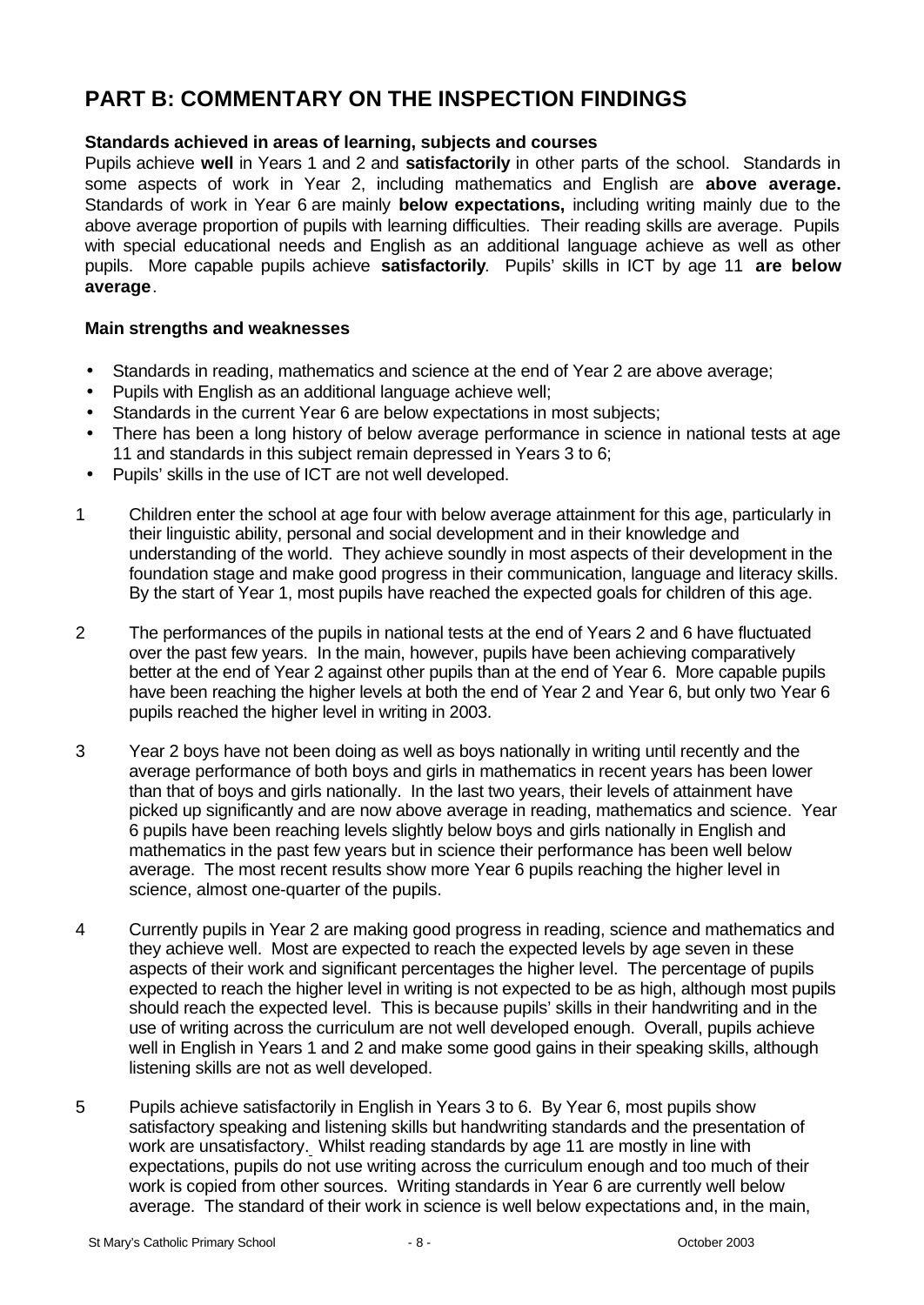their achievement in this subject unsatisfactory. Pupils do not investigate enough for themselves and their subject knowledge is not sufficiently secure.

- 6 Pupils' attainment in ICT reaches the expected level by the end of Year 2. It is below expectations by the end of Year 6. There has been a lack of resources and software for this age group and there have been gaps in the provision for them. Cross-curricular application has been weak. Consequently the pupils have not developed the skills required of 11-year-olds in this subject.
- 7 Whilst the achievements of the pupils in Years 1 and 2 have been satisfactory in history and geography and most pupils have reached the expected level by age seven, they have been unsatisfactory in these subjects by age 11. The attainment of the current groups of Year 6 pupils is below average. For similar reasons, there are differences in the attainment between Years 2 and 6 pupils in design and technology and art and design with the Year 2 pupils reaching the expectations for their age and Year 6 pupils' work being below the expected standards.
- 8 Pupils' attainment in physical education and music reaches the expected level in both Years 2 and 6. They achieve soundly. Their enthusiasm in physical education is encouraged by a good number of extra-curricular activities that enhances their skills in different sports and athletic activities.
- 9 Pupils with special educational needs make the expected progress commensurate with their ability and against the targets in their individual education plans. Pupils with English as an additional language make similar rates of progress to the other pupils. This represents good achievement. Pupils from minority ethnic groups make similar rates of progress to the other pupils. More capable pupils achieve satisfactorily.

| Standards in:      | School results | National results |
|--------------------|----------------|------------------|
| Reading            | 17.1(17.1)     | 15.8(15.7)       |
| Writing            | 15.1 (14.5)    | 14.4 (14.3)      |
| <b>Mathematics</b> | 16.9 (16.8)    | 16.5 (16.2)      |

#### *Standards in national tests at the end of Year 2 – average point scores in 2002*

*There were 30 pupils in the year group. Figures in brackets are for the previous year*

#### *Standards in national tests at the end of Year 6 – average point scores in 2002*

| Standards in:      | School results | National results |
|--------------------|----------------|------------------|
| English            | 27.0 (26.8)    | 27.0 (27.0)      |
| <b>Mathematics</b> | 27.4 (25.0)    | 26.7 (26.6)      |
| Science            | 26.6 (25.4)    | 28.3 (28.3)      |

*There were 32 pupils in the year group. Figures in brackets are for the previous year*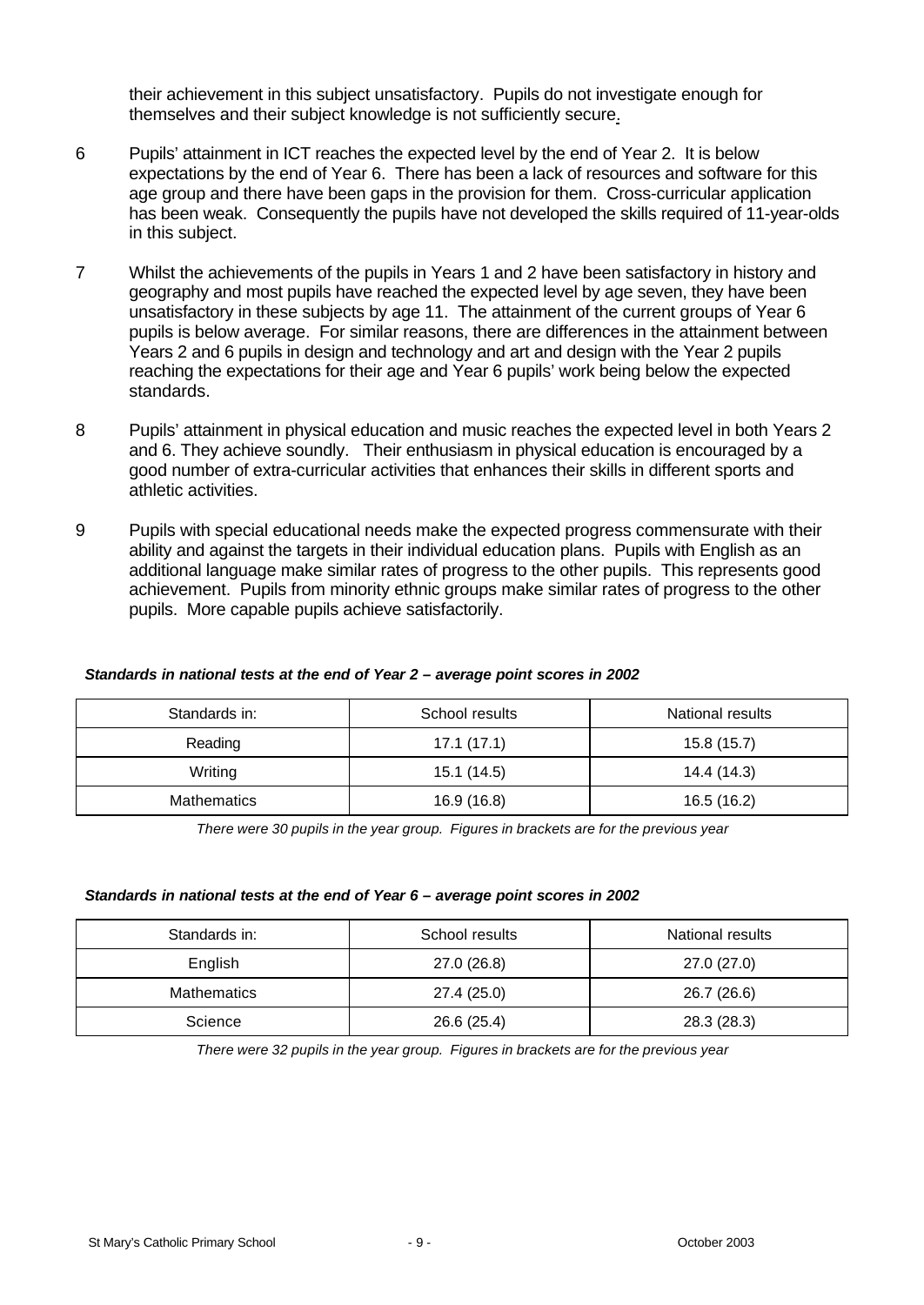## **Pupils' attitudes, values and other personal qualities**

Attendance and punctuality are **good** and children enjoy school. They show an interest in all that the school has to offer. Behaviour is generally **satisfactory**, although some classes can be noisy. No bullying or racial disharmony was seen. Pupils' attitudes to their work are **satisfactory** and **good** towards one another. The provision for pupils' spiritual, moral, social and cultural development is **satisfactory**.

- Above average levels of attendance and good levels of punctuality;
- Pupils are supportive of one another and relationships amongst them are good;
- The good provision for pupils' moral and social development;
- 10 Children enjoy school and this is supported by information from the parents. Attendance has remained good and pupils are punctual for school. Procedures for following up absences are very effective. Registration is quick and efficient enabling pupils to settle down quickly to work.
- 11 The majority of the pupils, including those in the foundation stage, are enthusiastic to learn and behaviour is satisfactory overall, although pupils can be noisy in lessons. Behaviour out of class is good, and any difficulties or poor behaviour are quickly and kindly dealt with. At times the older pupils are encouraged to find out information about their studies for themselves and this helps to develop their confidence and independence. All pupils are expected to take some responsibility. The older pupils look after the younger ones and all pupils show a concern for one another. Discussion with the pupils shows that pupils appreciate their teachers and they state that they give them much help. The pupils take pride in their school buildings and grounds, which are free from litter and graffiti. The pupils are involved in drawing up school rules and they feel an ownership of them as a result. This encourages the pupils to keep the rules. Pupils feel that behaviour has improved in the past year and that there is no bullying or inequality. There have been no exclusions. Pupils with special educational needs are fully included in the life of the school. They are very well supported in the caring atmosphere within the school.
- 12 The provision for pupils' spiritual, moral, social and cultural development is satisfactory overall. The provision for moral and social development has continued to be good since the last inspection and the pupils understand the rights and wrongs of different issues. The school sets good standards in its values and the pupils understand what is expected. Pupils relate well to one another and speak with adults with respect. They have good opportunities for different social activities, which include visits to the theatre and museums, other places of historical and geographical interest and a residential visit in Year 6. Overall, the provision for the cultural and spiritual aspects of the pupils' development is satisfactory in both respects. There are good links with an African school for which the pupils collect such items as pencils, paints and paper. An African week has been planned for the summer term. However, not enough is done to help pupils appreciate that they live in a multi-cultural society. Pupils collect money for specific charities and this helps them think of others less fortunate than themselves. Pupils are encouraged in the Christian faith and assemblies and times for prayer feature regularly in the school week. The spiritual dimension of pupils' development is not planned with sufficient thought in the general curriculum provided.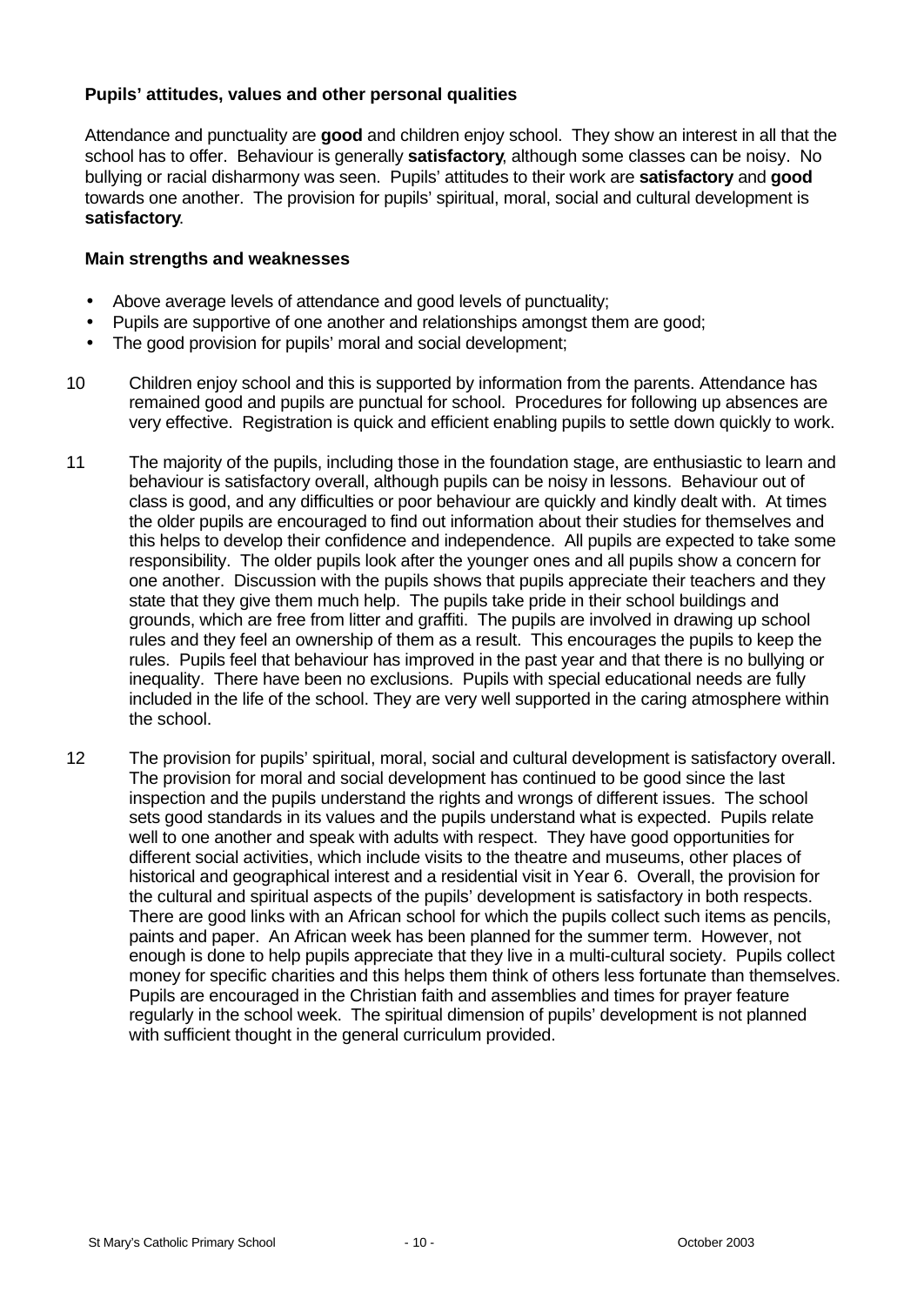#### *Attendance in the latest complete reporting year (%)*

| Authorised absence |     | Unauthorised absence |               |     |  |
|--------------------|-----|----------------------|---------------|-----|--|
| School data        | 5.1 |                      | School data   |     |  |
| National data      | 5.4 |                      | National data | 0.5 |  |

| Unauthorised absence |     |  |  |  |
|----------------------|-----|--|--|--|
| School data          | ი ი |  |  |  |
| National data        | ი 5 |  |  |  |

*The table gives the percentage of half days (sessions) missed through absence for the latest complete reporting year.*

## **Exclusions** None

### *Ethnic background of pupils*

| <b>Exclusions in the last school year</b> |  |  |  |  |
|-------------------------------------------|--|--|--|--|
|-------------------------------------------|--|--|--|--|

| Categories used in the Annual School Census | No of pupils<br>on roll | Number of<br>fixed period<br>exclusions | Number of<br>permanent<br>exclusions |
|---------------------------------------------|-------------------------|-----------------------------------------|--------------------------------------|
| White - British                             | 168                     |                                         |                                      |
| White - Irish                               |                         |                                         |                                      |
| White – any other White background          |                         |                                         |                                      |
| Mixed - White and Black Caribbean           |                         |                                         |                                      |
| Black or Black British - Caribbean          |                         |                                         |                                      |
| No ethnic group recorded                    |                         |                                         |                                      |

*The table gives the number of exclusions, which may be different from the number of pupils excluded.*

# **QUALITY OF EDUCATION PROVIDED BY THE SCHOOL**

### **Teaching and learning**

The quality of teaching is **satisfactory** overall and **good** in Years 1 and 2. It is **satisfactory** in the foundation stage.The use of assessment to inform future learning is **unsatisfactory**.Pupils' learning is **satisfactory** overall. They enjoy their work but many could develop a better work ethic, engage more productively in their learning and take an increased pride in what they do.

### **Main strengths and weaknesses**

- The teachers in Years 1 and 2 are very effective and their pupils make good progress;
- The relationships the staff have with the pupils enable the pupils to enjoy their learning;
- Resources are used well to facilitate pupils' understanding;
- Assessment is not developed enough and insufficient use is made of the information about pupils' progress that is available; marking does not help pupils to improve their work enough.
- Teachers' planning is not sharp enough in detailing progress in learning and in planning activities that match the capabilities of different pupils;
- The atmosphere in classes can be too relaxed and does not always enable the pupils to make the best possible progress;
- Teaching assistants are not deployed effectively enough.

### **Commentary**

13 Whilst the overall quality of teaching observed was not as good as at the time of the previous inspection, the teaching in Years 1 and 2 is a strength of the school. These teachers have very good relationships with their pupils and speak to them in language that the pupils can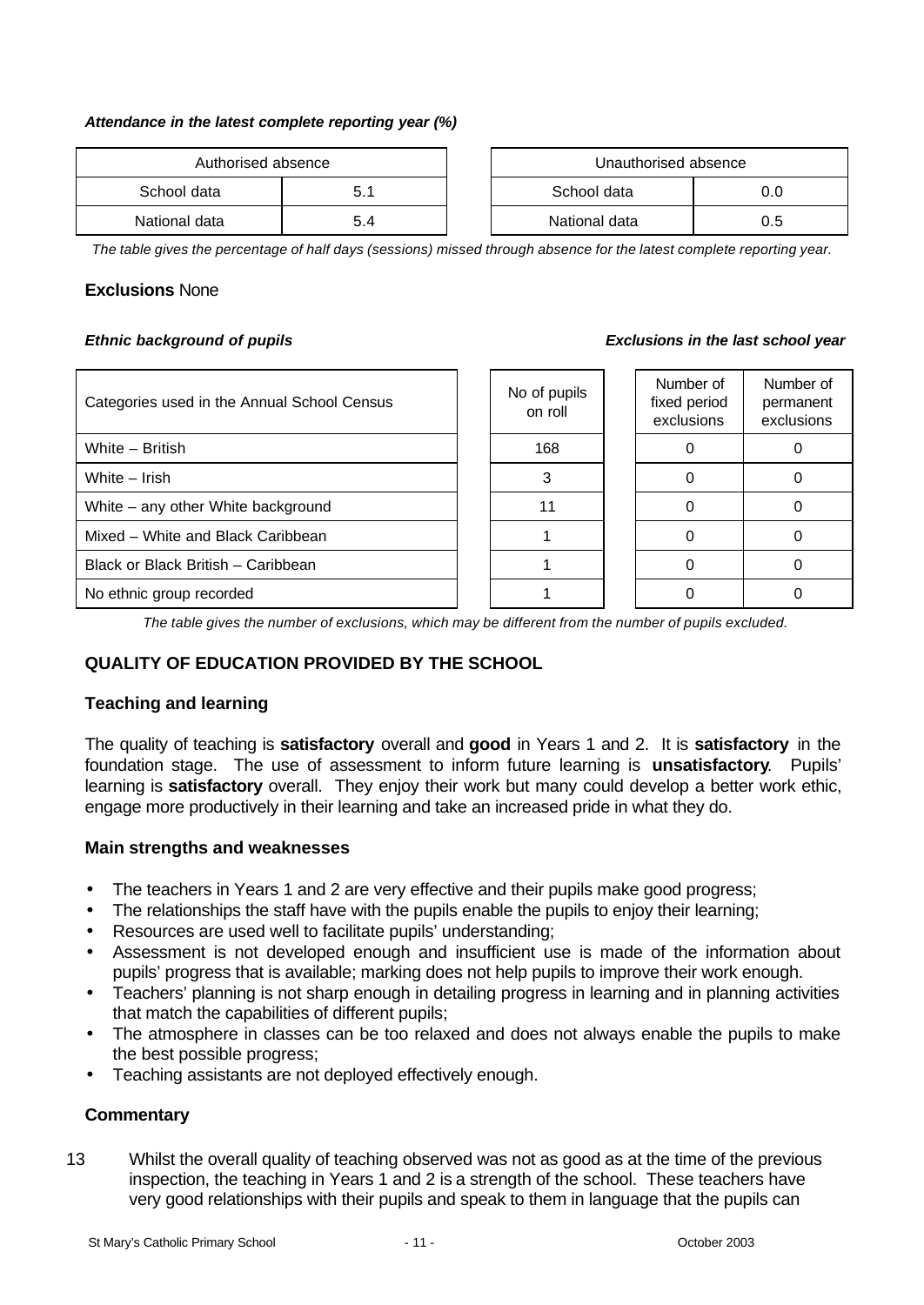understand. This enables the pupils to comprehend the lesson content. Instructions for pupil activities are clear and pupils begin work quickly. These teachers match the work well to pupils' capabilities. The good teaching in Years 1 and 2 enables the pupils to make good progress in several aspects of their learning and to achieve well, particularly in reading, mathematics and science. Substantial numbers of pupils reach the higher level in these aspects of their studies.

- 14 Teachers have good relationships with their pupils. Pupils contribute confidently in lessons, although sometimes pupils are not encouraged to contribute enough. They sit back and let others do the thinking. The good relationships are reflected in the pupils' own attitudes to one another and so they co-operate well in group and team work and discuss matters amicably, although sometimes excitedly.
- 15 Teachers make good use of resources, although there are some notable shortages, for example globes in geography. This good use of resources helps the pupils to understand the work they engage in as when they develop an appreciation of decimals in Year 6 and when they learn to appreciate the value of numbers in different positions in Years 2 and 3. In science, Year 3 pupils made good progress in understanding the relationship between the distance of the light source from an object and the size of the shadow because of the good provision of torches, screens and objects.
- 16 Teachers do not make enough use of pupils' success and difficulties in previous lessons before they plan future work. Too much similar work is given to the whole class in some subjects, such as geography, history and ICT. In science, pupils frequently copy wording or fill in gaps and do not make enough use of English for themselves. This is one of the factors that causes the overall below average quality of writing by age 11. In mathematics, lower attaining pupils are sometimes over-challenged because the work is not well matched to their capabilities and they struggle as a result. Marking is up to date but teachers' comments do not alert the pupils enough about what they need do to improve. Marking is sometimes rushed and inaccurate in mathematics. There is no systematic correction policy in mathematics. The pupils are not being helped enough and teachers' expectations of the quality of the presentation of work are too low. Pupils are prepared to submit untidy work and they get away with it.
- 17 Teachers' planning is not sharp enough in detailing activities that match the capabilities of different pupils. The long-term plans in geography, history, art and design and design and technology in Years 3 to 6 are not helpful enough to the teachers when they plan progression in the work. As a result, the structure of work in these subjects adversely affects skill development. This leads to some unsatisfactory progress in these subjects. The learning intentions in the group activities in English and mathematics are not clear enough. The conclusion to lessons is too often merely a review of some of the examples that the pupils have worked on rather than consolidating general principles or taking the next steps forward in learning. Teachers make satisfactory use of homework in helping pupils to improve their English and mathematics work but parents state there is some inconsistency in its provision.
- 18 The good relationships that the teachers have with the pupils can be a 'double-edged sword'. At times the pupils are too leisurely in their approach to their work and the atmosphere is too cosy. As a result, the pupils can chat during their assigned activities and the amount they complete, the quality and the accuracy of what they do are sometimes affected adversely.
- 19 Teaching assistants are not deployed effectively in the school. They are sometimes observers to music or physical education lessons and their talents could be deployed more effectively elsewhere. During lesson discussion times, they frequently sit passively on the outside of the group whilst the class teacher is leading the session. Some good practice was seen in Year 2 where the teaching assistant spoke quietly with the special educational needs group, checked that they understood and encouraged them to answer.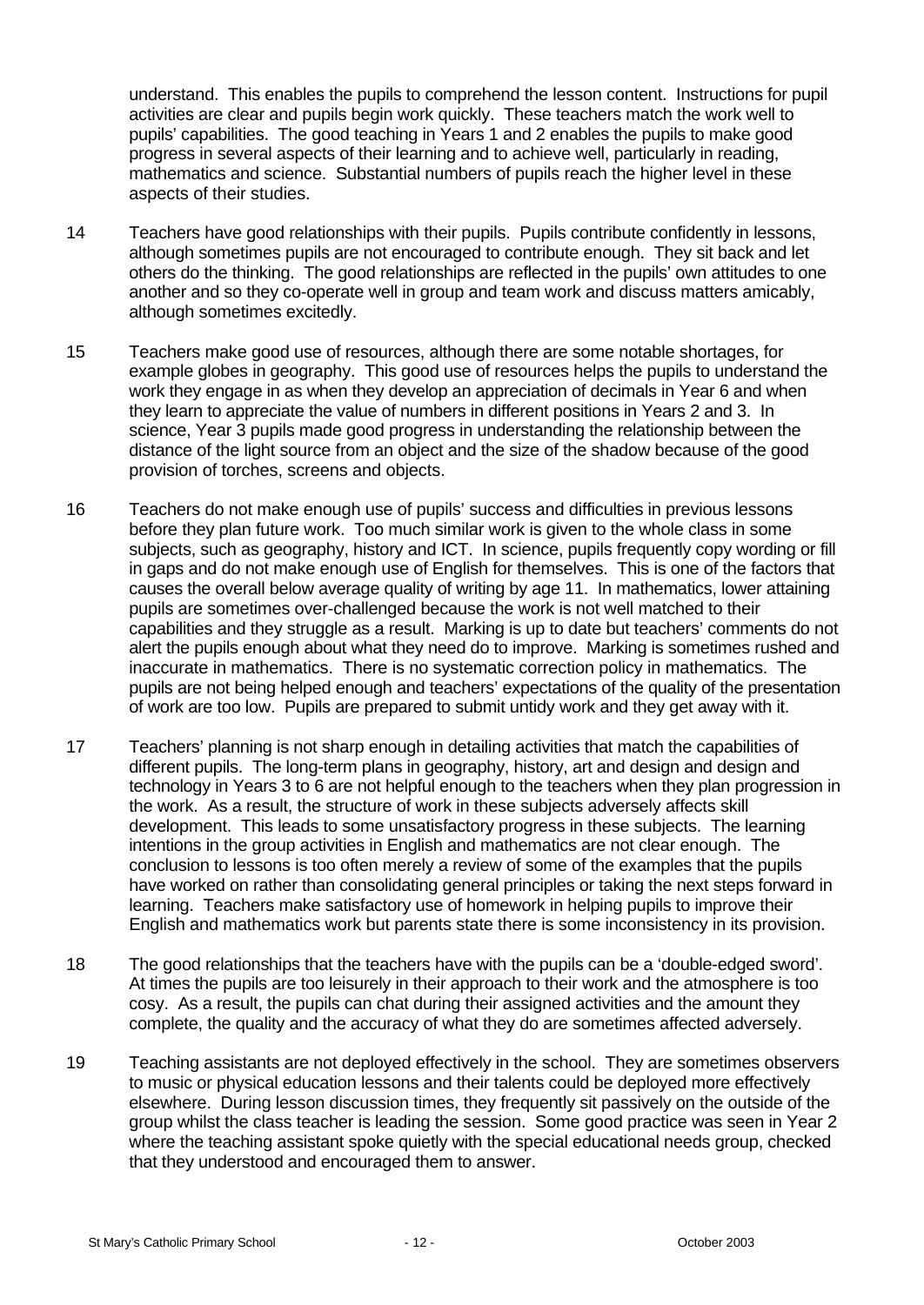20 Teachers cater well for pupils with English as an additional language and these pupils make good progress. The teaching of pupils with special educational needs is satisfactory. It is good in small group situations. However, class teachers do not plan sufficiently to meet the needs of all pupils, especially those in the early stages of special needs. The support for pupils on the latter stages of special needs is good. Pupils from minority ethnic groups are fully included in lessons.

## *Summary of teaching observed during the inspection in 42 lessons*

| Excellent | Very good | Good     | Satisfactory | Unsatisfactory | Poor   | Very Poor |
|-----------|-----------|----------|--------------|----------------|--------|-----------|
| (0%)      | (2%)      | 15 (36%) | (60%)<br>25  | (2%)           | J (0%) | 0 (0%)    |

*The table gives the number of lessons observed in each of the seven categories used to make judgements about lessons; figures in brackets show percentages where 30 or more lessons are seen.*

# **The curriculum**

The curriculum is **satisfactory** in its breadth but **unsatisfactory** in some aspects of its planning. There are **good** opportunities for enrichment, particularly in sport. The accommodation and provision of learning resources and books are **satisfactory**.

## **Main strengths and weaknesses**

- The good range of extra-curricular activities;
- The large site, attractive grounds, and new building development planned;
- The Year 6 residential visit and taster courses in French and German enhance the overall curriculum provision;
- Resources for ICT are unreliable and there are weaknesses in their use and in the organisation of the timetable for this subject;
- The curriculum in history, geography, art and design and design and technology does not build up pupils' skills sequentially;
- There is not enough use of ICT in other subjects;
- Some resources in the reception class are old and the adjacent outdoor area is underdeveloped.

- 21 The previous report judged the curriculum to be satisfactory, with a high proportion of time allocated to English and mathematics. The curriculum has been maintained and is satisfactory, including the foundation stage for the youngest children in the school. However, some schemes of work, for example in art and design and geography, do not ensure pupils' skills develop sequentially. There is a satisfactory breadth to the range of curriculum opportunities offered and these are enriched through sporting activities and after school clubs. The range of extra-curricular activities outside school hours is good. These include different sports, knitting, gardening, dance, science, computers and art. Sport features highly in the life of the school. The pupils attend sporting events with other local schools, and there are afterschool activities in football, netball and rounders. Taster courses in French and German help prepare pupils for the secondary stage of education.
- 22 The accommodation and resources in the school are adequate overall, although some resources in reception are well worn and rather shabby. The accommodation is satisfactory and generally the outdoor facilities are good, although the outdoor area adjacent to the reception class is underdeveloped. Learning resources have been improved since the last inspection and are adequate overall. However, the lack of a computer room, problems with unreliable resources and the deployment of them have affected adversely the curriculum for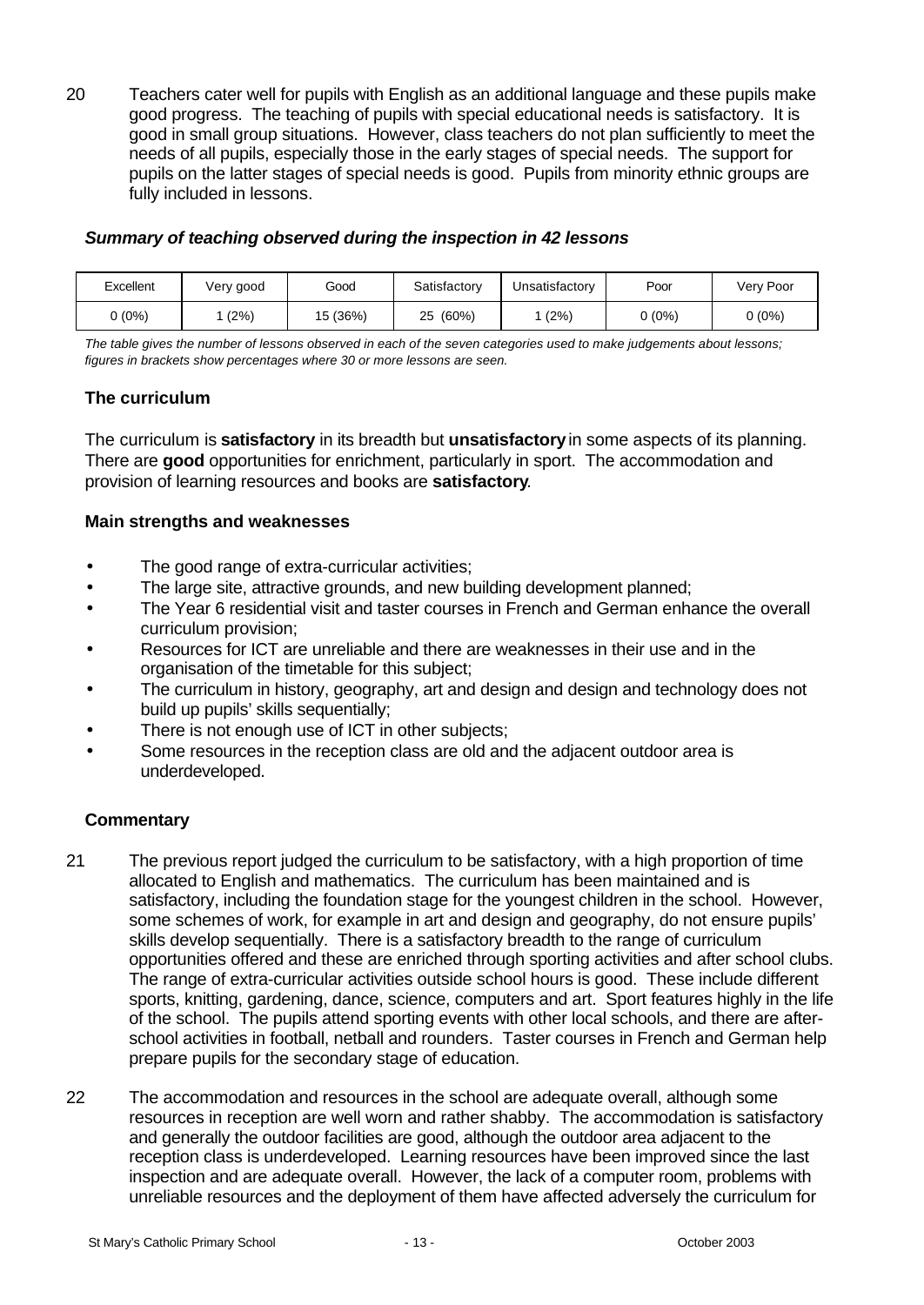information and communication technology. Some improvements have already been made to the buildings, and there are plans to continue this work, with the addition of a new classroom and an ICT suite. There are satisfactory polices for most subjects, but some, for example in ICT, are not sufficiently up-to-date. The strategies for the teaching of literacy and numeracy are satisfactory overall, with some links to other subjects, but the use of ICT to support learning, for example in history, is as yet underdeveloped. Pupils are included fairly in curriculum opportunities but in some lessons higher attaining pupils are not always challenged sufficiently well and in mathematics, less capable pupils are sometimes given work that is too difficult. In general, however, the provision for pupils identified, as having special educational needs is satisfactory.

23 There is a sufficient range of relevant activities and initiatives to promote the pupils' personal, social and health development, including sex and relationships education and drugs awareness. Until recently, however, the school has not had a scheme of work for this aspect. Lessons were based on a health programme. The school has now adopted a commercial scheme to teach personal, social and health education and will keep this under review. The programme includes sex education for older pupils, raising awareness of health and safety issues and there are plans to introduce a school council. There is satisfactory equality of opportunity in this provision, as outlined in the policies for equality of opportunity and racial equality. The induction procedures for the youngest children in the school and when pupils transfer to secondary school are good.

## **Care, guidance and support**

Overall, the school makes **satisfactory** arrangements to ensure the pupils' care, welfare, health and safety and the involvement of pupils' views in the school's organisation. It provides **satisfactory** provision of support, advice and guidance based on monitoring the pupils' work.

#### **Main strengths and weaknesses**

- Staff know the pupils well and pupils are confident to approach the staff with any concerns;
- Child protection arrangements are good;
- The links with other schools are effective in sharing problems and taking on new initiatives;
- There are some health and safety issues to be addressed;
- The pupils are not as well informed as they might be about how they can improve their work.

- 24 Pupils are satisfactorily cared for. Staff know the pupils well and have a genuine concern for their care, health and welfare. Pupils are confident to approach the staff with any questions. Some issues pertaining to health and safety have been brought to the attention of the headteacher. She is already aware of these matters and is dealing with them through the governing body. It is anticipated that a new building programme will help resolve several of these issues. The designated person responsible for child protection has had appropriate training and the staff is well briefed about procedures to be followed.
- 25 The school liaises well with other professionals to enable pupils to receive the help and support needed for their different circumstances. Occupational therapists, for example, have advised the school in carrying out programmes to help pupils with co-ordination difficulties in their movements. Teaching assistants supervise these exercises with the pupils efficiently. Speakers from outside visit to discuss issues about drugs, sex education and other relevant topics with the pupils. Relationships are good throughout the school enabling pupils to develop confidence and independence.
- 26 The school has good induction arrangements for new pupils and parents are well informed about the school's procedures. There is an open door policy and all parents are welcome at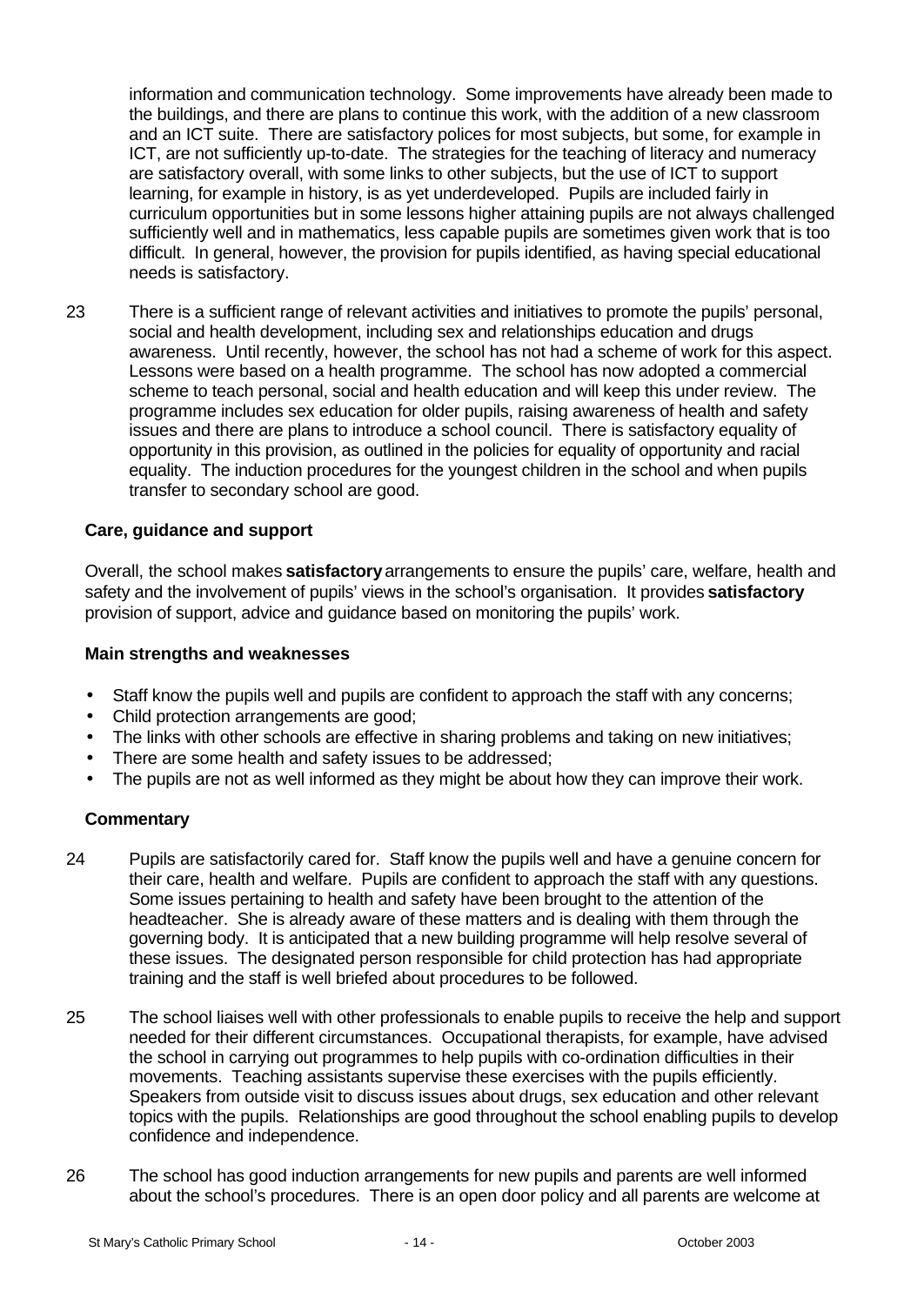any time to discuss concerns they may have or talk about the progress their children are making. Arrangements when pupils transfer to secondary school are effective. Many pupils in Year 6 visit the secondary school during their final year to participate in activities. There are good links with other schools for sport, which enables cross-school friendships to develop.

- 27 There are satisfactory arrangements for pupils to know about the progress they are making. Targets are being sharpened up so the pupils are more aware of what they need to do to improve. Currently marking is not sufficiently helpful to assist the pupils in knowing how they can improve.
- 28 Questionnaires are used to assess the pupils' views and the setting up of a school council is being considered. Internet access is monitored effectively. Equal opportunities are acknowledged and practised in the school and there is a wide variety of activities, all of which, including football, are open to both boys and girls.

#### **Partnership with parents, other schools and the community**

The links between parents and school are **good** and also with the pre-school group, nearby primary schools, other educational establishments, the church and the Local Education Authority.

#### **Main strengths and weaknesses**

- The links and communication between school and parents;
- Links with other educational establishments;
- The work of the Parents, Teachers and Friends' Association.
- 29 The school maintains good links with parents and the parents' questionnaire, parents' meeting and discussions with them endorse this. Parents are welcomed in the school and are well informed in verbal and through written information, including a parents' notice board. Special information evenings about aspects of the curriculum are arranged for parents as required. Relationships are good. It is a very sensitive school, ensuring pupils receive help if needed. Parents are aware of the homework set for the pupils, and the majority of pupils feel the right amount is set. Some parents help in school and also accompany pupils on school trips. A welcome is given for parents to attend school assembly, particularly the weekly 'celebration assembly' when pupils are awarded 'the star of the week'. There is an opportunity to meet more formally each term to discuss their children's' work and progress with the teachers.
- 30 The lively Parents, Teachers and Friends' Association raises a significant amount of money for the school, as well as arranging social events for the families of pupils who attend. Its success is evidenced by recent purchases of a digital projector and white boards in the classrooms.
- 31 Secondary school pupils have an opportunity to carry out work experience and links with teacher training establishments facilitate trainee teacher placements in the school. Year 6 pupils visit the secondary school and the transfer arrangements work well. The induction for children to the reception class is planned carefully and close contact with the parents is maintained. There are good links with other head teachers and schools and learning assistants from a special school have been invited to visit the school. Good links are maintained between the school and parents of pupils with special educational needs.
- 32 Appropriate contact is made with other professions to help in the whole development of the pupils. The priest from the local Catholic Church has close contact, although the links with the diocese have been more tenuous. There is a satisfactory link with a local industrial company.

#### **LEADERSHIP AND MANAGEMENT**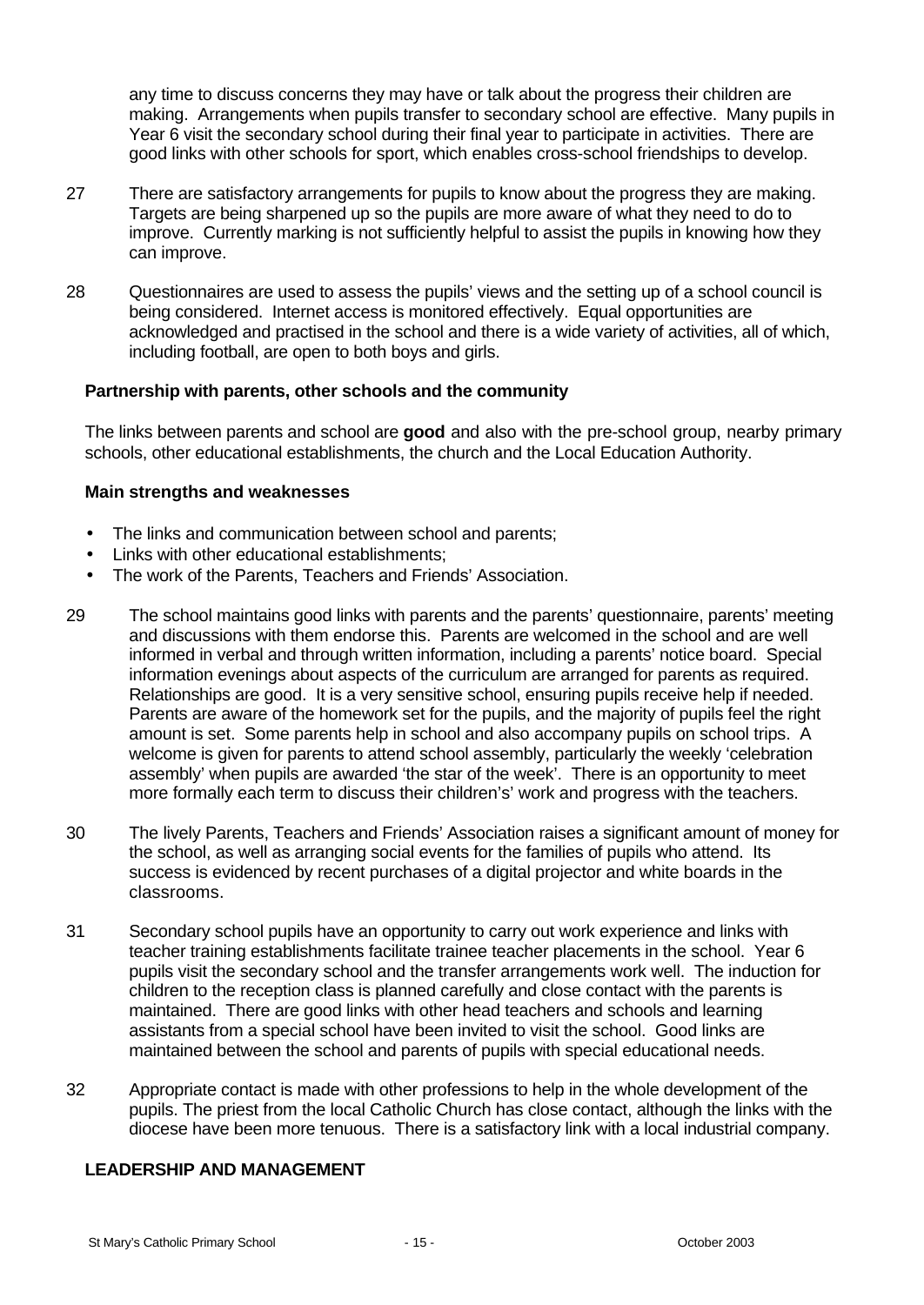Leadership and management in the school are **satisfactory.** The leadership of the headteacher is **good.** The organisation and implementation of the role of subject leaders have been **unsatisfactory.** Management systems are **satisfactory** overall but school administration is good. The governance of the school is **satisfactory.**

#### **Main strengths and weaknesses**

- The headteacher has a clear vision of the kind of school she wants and of the education to be provided;
- The administrative section is very efficient;
- Subject leaders have not been sufficiently dynamic in moving forward the school's work.

- 33 The governing body takes a good level of interest in the school's work. It is suitably organised and is supportive of the school. It is led well by its chair and fulfils its statutory duties. It has a good understanding of the school's strengths but largely relies on the senior management for development initiatives. It is not yet at a stage where it brings forward areas for development on the school improvement plan itself or questions the school's work incisively. Members visit the school but they like to be guided by the headteacher on the area of focus for the visits. They are not yet at a stage where members challenge what is happening sufficiently.
- 34 The overall leadership of the school is satisfactory. That of the headteacher, just beginning her second year, is good. She has a very clear sense of direction and philosophy and has written a detailed school improvement plan with relevant priorities for action and this is of good quality. In this she has involved the staff to good effect in determining the priorities. She has gained the respect of the staff and parents and they recognise her good leadership qualities. She is supported by a caring deputy head, who does much to maintain the good quality of work in the infant section, and a welcoming, committed and efficient administrative staff who help maintain the school 's administrative systems and contribute much to the happy school atmosphere.
- 35 The management of the school is satisfactory overall, but the leadership of staff with subject responsibilities has been unsatisfactory. Changes have recently been made to several of these through new staff appointments and swaps between others so that they can be more effective. In the past, subject leaders have not been rigorous enough in monitoring standards, increasing pupils' achievements, reviewing practice and making improvements. They have not been supportively critical to help each other to become better practitioners. There are signs of improvement and the action plans they have initiated indicate that they know what needs to be done.
- 36 The management and leadership of special educational needs are satisfactory. The special educational needs co-ordinator has too little time for administration and for supporting teachers in their teaching of pupils on the early stages of special needs. Insufficient distinction is made between low attaining pupils, who are the responsibility of the class teacher, and those with special needs. The use and training of the teaching assistants should be reviewed to ensure that they have the skills to meet the learning needs of individual pupils.
- 37 The recent involvement of staff in the school improvement plan has been a valuable initiative as it has brought about a common view of the school's priorities for development. Increasingly test results are informing this plan and recently there has been a more incisive examination of test results to inform future action than hitherto. Performance management systems have been satisfactory and included one common target for all staff but the school recognises that the other objectives agreed with individual teachers to improve their work need to be more sharply focused.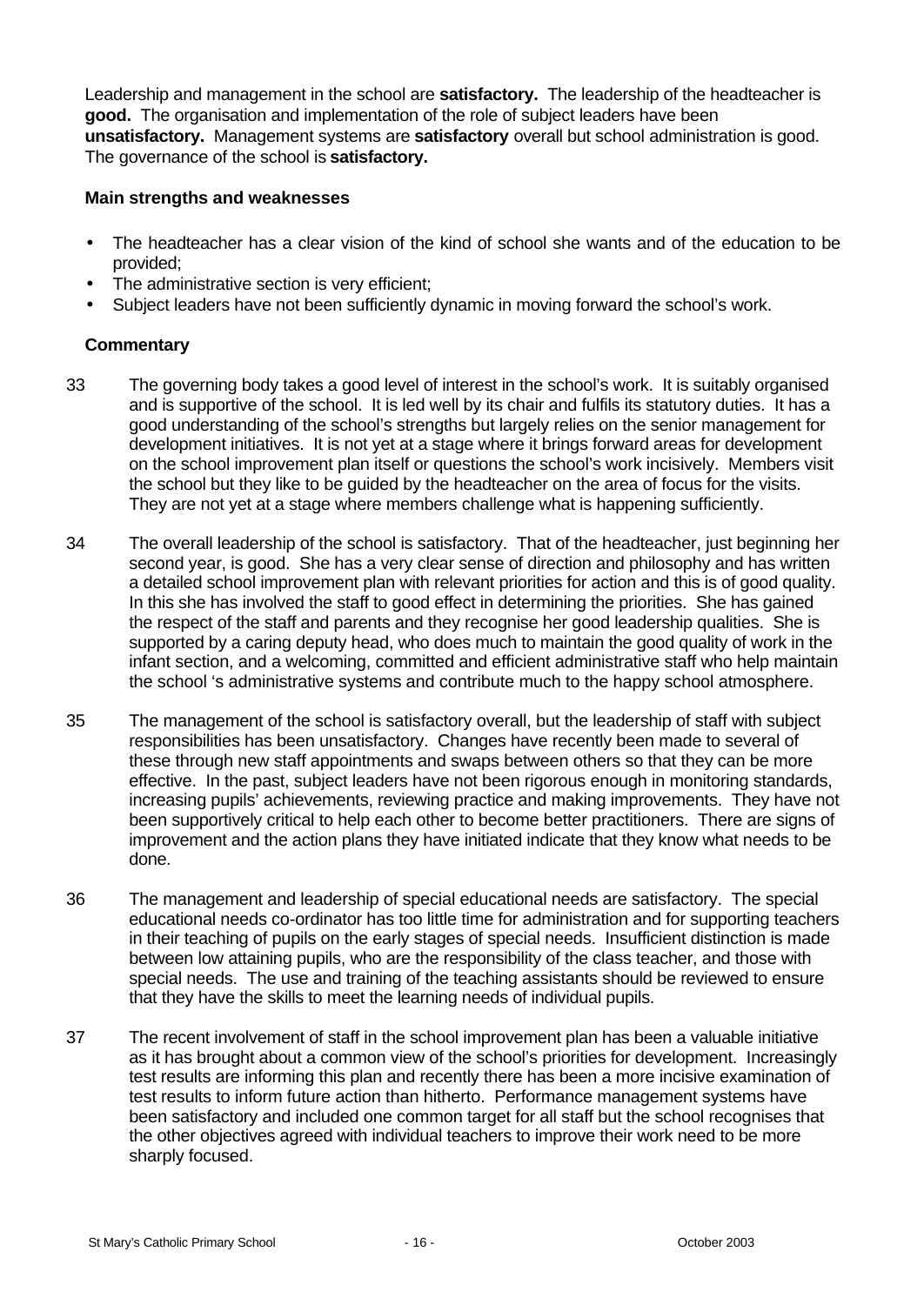- 38 New staff have been inducted effectively. Staff have adequate opportunities for further professional training and, in its turn, the school provides places for trainee teachers. The workload of staff is satisfactorily managed but the teaching assistants are not always being deployed to make best use of their skills. The recruitment of permanent staff is difficult and restricts the choice when making new appointments but the school has a regular band of supply teachers for emergency cover.
- 39 Financial procedures are well managed by the administrative staff and the most recent audit report (2002) reported satisfactorily on the school's systems. Most recommendations have been fulfilled. The school recognises the need to fulfil the remaining recommendation to have an assets review. The school seeks best value when ordering supplies and when undertaking major works.
- 40 Recruitment difficulties, the school's accommodation and the lack of ICT resources and teaching space for lessons in ICT have been the major barriers getting in the way of raising achievement. Additionally the lack of rigorous schemes of work in art and design, design and technology, history and geography is preventing a structured approach to teaching and affecting overall standards. The school provides satisfactory value for money.

| Income and expenditure $(E)$ |          | Balances (£)                        |        |
|------------------------------|----------|-------------------------------------|--------|
| Total income                 | 425, 773 | Balance from previous year          | 19.743 |
| Total expenditure            | 426.906  | Balance carried forward to the next | 18,609 |
| Expenditure per pupil        | 2,113    |                                     |        |

### *Financial information for the year April 2002 to March 2003*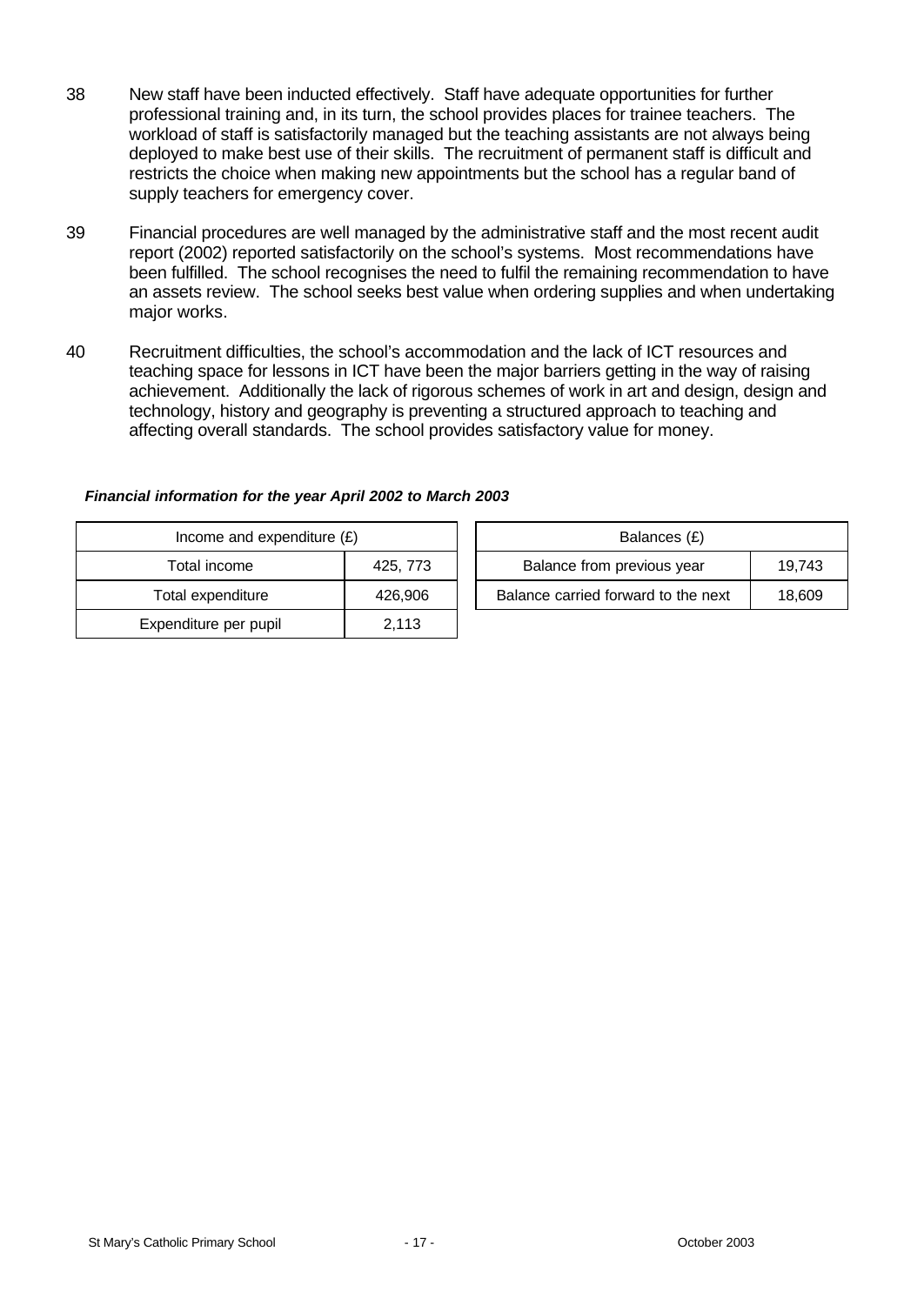# **PART C: THE QUALITY OF EDUCATION IN AREAS OF LEARNING, SUBJECTS AND COURSES**

# **AREAS OF LEARNING IN THE FOUNDATION STAGE**

The provision for the children in the foundation stage is **satisfactory** overall.

41 Children come into the school with a wide range of abilities, but are generally below average overall, especially in their linguistic ability and, knowledge and understanding of the world. A few are still quite immature in their social and emotional skills. The standards the children reach in the different areas of learning are similar to those reported previously.

## **PERSONAL, SOCIAL AND EMOTIONAL DEVELOPMENT**

Provision in personal, social and emotional development is **satisfactory** overall**.**

#### **Main strengths and weaknesses**

- Staff are sensitive and positive in their relationships with pupils;
- Children's personal and social skills are immature;
- The balance of adult-directed and child-initiated activities does not encourage the children to concentrate and persevere.

### **Commentary**

42 Children's skills in personal, social and emotional development are below average when they first start in the reception class. The quality of teaching is satisfactory overall, with good levels of interaction from staff. The children achieve satisfactorily and although their levels of attainment are below average, they are learning how to co-operate and behave appropriately with others. Due to the positive input from staff, the children begin to learn how to share and take turns. Those children who find this more difficult are carefully reminded to be fair. Most children are expected to reach the recommended goals in this area of learning by the start of Year 1. There are activities which help the children to concentrate and persevere. However, the balance is too much skewed to those they are directed to compared to those they choose themselves for these skills to be improved further. Some activities, however, such as the 'Bear Hunt' and using small hammer and pin tacks to make pictures using two-dimensional shapes, have already proved successful in building the children's ability to concentrate for longer periods of time. Generally, the children's behaviour is satisfactory overall. Some children, who are learning to deal with their strong impulses and emotions, are managed sensitively by the staff to ensure they respect others and learn to negotiate and co-operate with them. Some resources and toys reflect other cultures and the children are learning to show respect, understanding and tolerance of others.

### **COMMUNICATION, LANGUAGE AND LITERACY**

Provision in communication, language and literacy is **good** overall.

- Good teaching, good levels of interaction;
- Staff's good subject knowledge in promoting these skills;
- Good opportunities to encourage writing and mark-making;
- Role-play is under developed.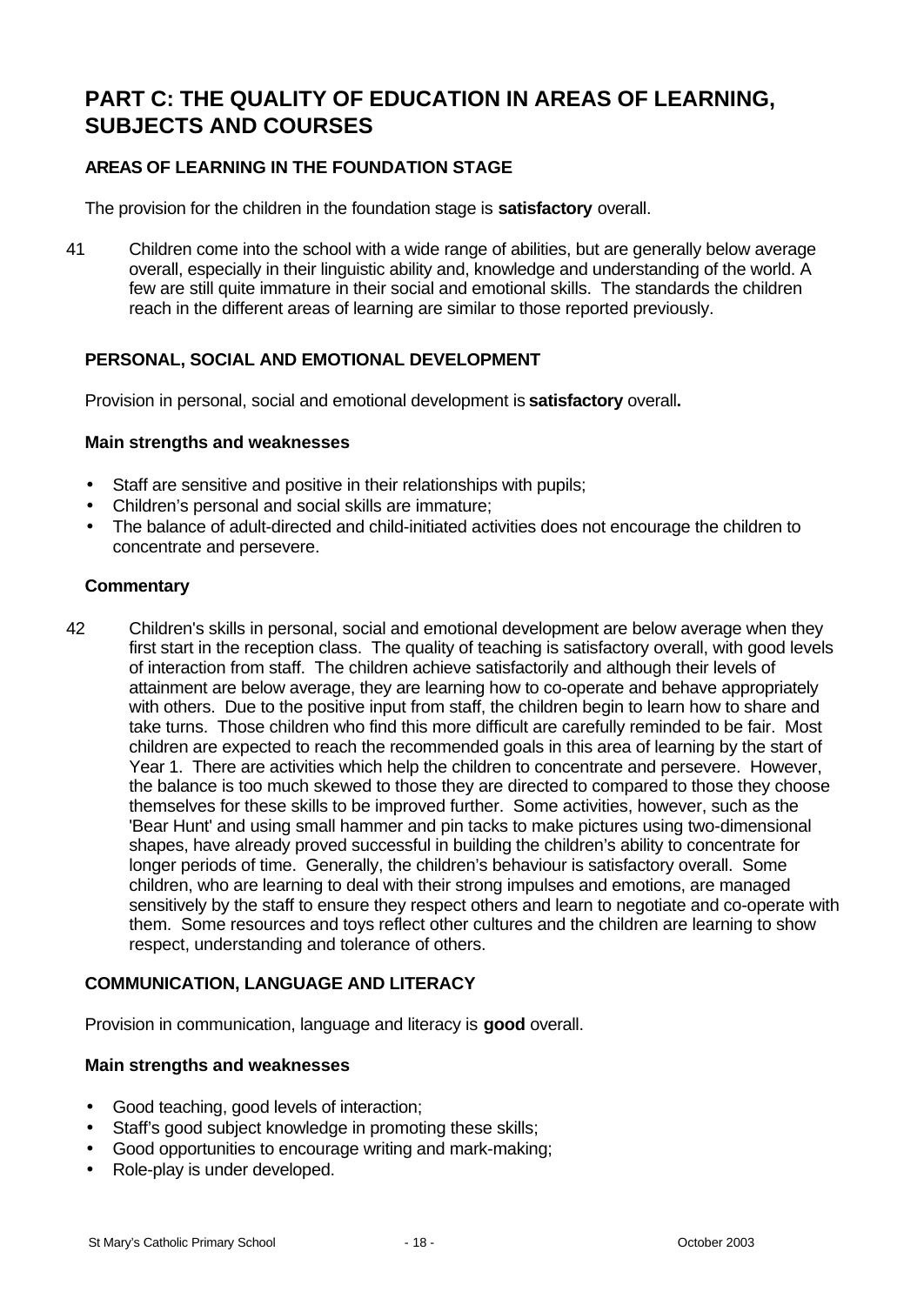43 The teaching of communication, language and literacy is good overall. Children come into school with skills in language which are slightly below average. The good input they receive means they are making good progress and achieving well towards the goals at the end of the reception year. Most children are expected to reach the expectations for children aged five. Several children are developing their ideas about words and the sounds, which form these. They are still learning to listen attentively. Many children find this difficult as they settle in school and they are still learning how to participate in conversation, especially in discussions in larger groups. There are some opportunities for rôle-play, but these are underdeveloped at present. The area for imaginative play is not sufficiently inspiring or attractive to help the children develop their ideas and stories. The children have satisfactory skills using their hands, which means their attempts at writing and making marks and symbols are successful. They have some good opportunities to practise these in incidental activities. Many children can identify some of the letters in their own names and are beginning to form these correctly, sometimes using correctly upper and lower case letters.

## **MATHEMATICAL DEVELOPMENT**

Provision in mathematical development is **satisfactory.**

#### **Main strengths and weaknesses**

- Good encouragement from staff to develop ideas about numbers;
- Some children already have quite secure skills in mathematical development;
- Not enough variety of activities to support learning about pattern and shape, through creative work.

#### **Commentary**

44 This area of learning is taught satisfactorily. The children's levels of attainment when they come into school are about average in this area of learning and by the time the children leave their reception year, most will achieve the goals for children of this age in their mathematical development. The children achieve satisfactorily. A few children in the class can already count accurately to ten and beyond. Most can count with some support and are beginning to recognise numerals to ten correctly and beginning to put them in correct order. They are also beginning to use mathematical language correctly to describe groups of objects and to describe two-dimensional shapes. The staff help the children to understand mathematics in their environment, through counting the number of children in a group, singing number songs and rhymes and counting toys and other objects as they play. Pattern making work is securely developed through creative opportunities, using colour and shapes, but these could be developed further through an increasing range and variety of materials and activities.

### **KNOWLEDGE AND UNDERSTANDING OF THE WORLD**

Provision in knowledge and understanding of the world is **satisfactory** overall.

- Children's good skills in using information and communication technology;
- The good expertise of staff which is being used well to promote the use of technology to support learning;
- Not enough opportunities to observe natural life and objects;
- The under-development of the outdoor area and its use;
- Not enough range and variety of materials for model-making activities.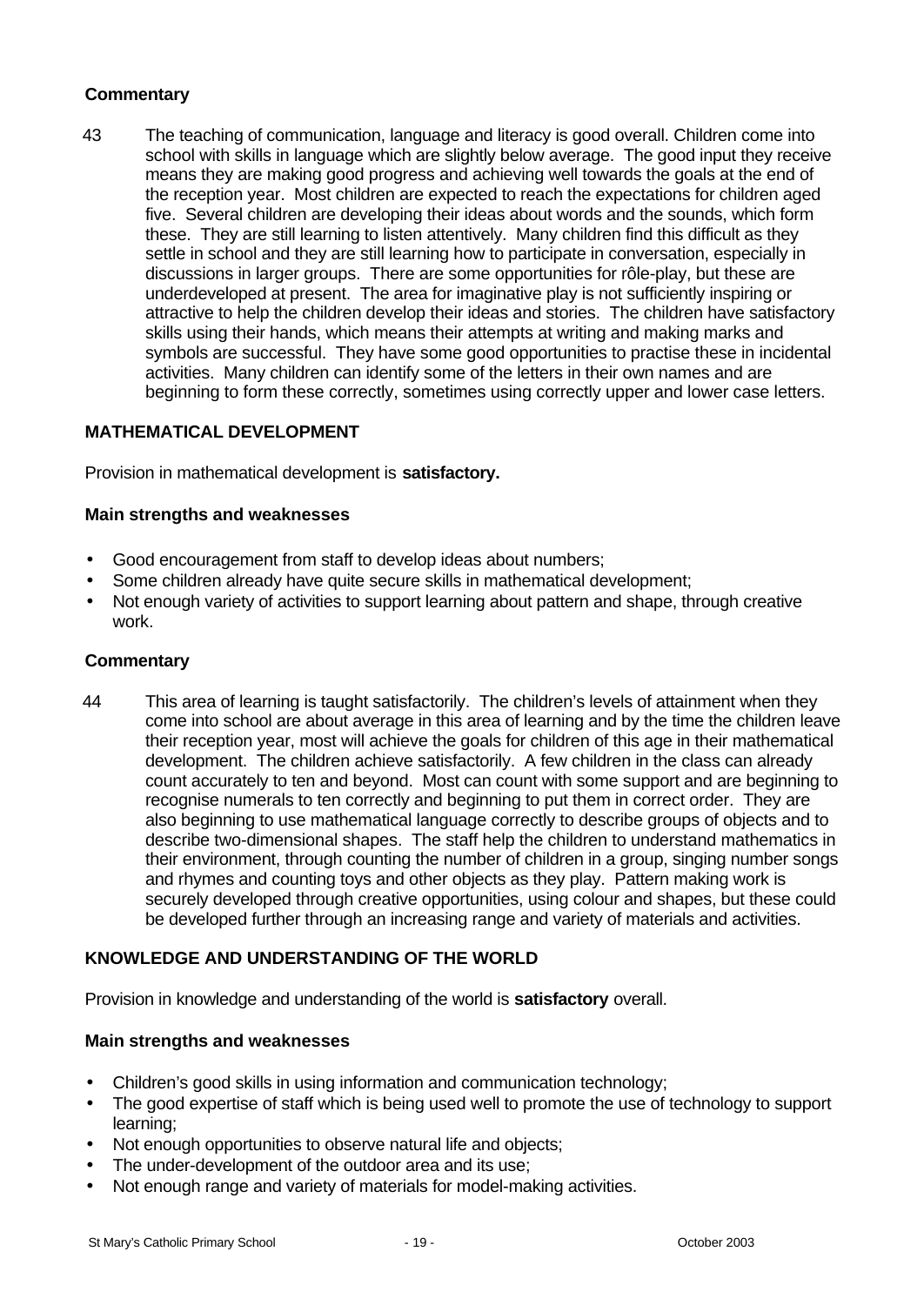45 The children's knowledge and understanding of the world around them is below average overall when they first start school. The quality of teaching is satisfactory and the children achieve satisfactorily in this area of learning. They already have quite secure skills in using technology to support their learning. The children use computer keyboards confidently and their skills in using the mouse are developing well. The staff are adept at providing good experiences for the children to build on these skills. The children acquire a sound awareness of how things work and why they happen, and through work on growth and considering themselves as babies, they begin to understand the process of change. However, there are limited experiences for the children to explore nature and natural materials, and the outdoor area to promote this type of work is underdeveloped. The children develop satisfactory construction skills, but they do not have a wide enough range of accessible materials and tools from which to select to develop their own designs and skills. They explore their new learning environment and develop an increasing sense of place, location and direction and acquire a sense of community and their place within this.

## **PHYSICAL DEVELOPMENT**

Provision in physical development is **satisfactory.**

### **Main strengths and weaknesses**

- Children's developing skills in hand control;
- The spaciousness of their surroundings both indoors, in the school hall and outside;
- The lack of apparatus to practise climbing and jumping;
- The outdoor area is not developed fully to promote physical skills.

#### **Commentary**

46 The quality of teaching in physical development is satisfactory. The children achieve at a satisfactory level from an average level of attainment when they start school. They are expected to reach the goals in this area of learning by the start of Year 1. They develop at a satisfactory rate and move with confidence and increasing bodily control. They use the bikes with satisfactory skill outdoors to push, and propel themselves along, negotiating obstacles, space and other children. The range of equipment for the children to develop their physical skills has been improved since the previous inspection, but there is still no climbing frame of the correct size for the children to practise climbing and jumping. They use the school hall to good effect to develop physical pursuits and acquire satisfactory balancing and scrambling skills. They develop their hand control skills well, through the well provided opportunities for the children to practise holding pencils, crayons and other implements for drawing and cutting.

### **CREATIVE DEVELOPMENT**

Provision in creative development is **satisfactory.**

- Children's attempts in art work are valued and respected;
- Not enough access for the children to an increasing range of materials and media to explore in creative work;
- Not enough development of imaginative play situations;
- Insufficiently attractive resources to support this type of work.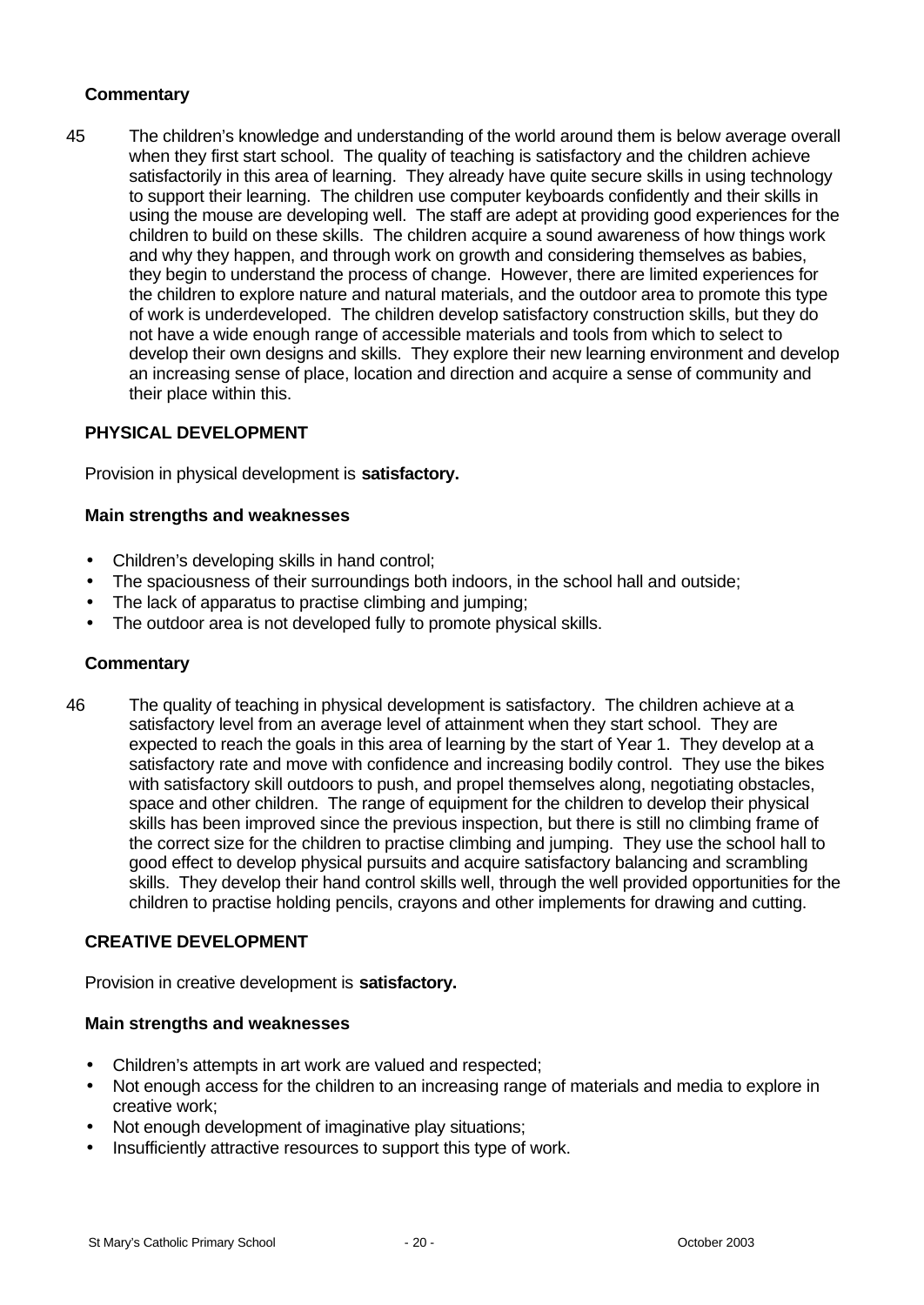47 The children's creative development is being taught satisfactorily. The children's levels of attainment are average and they are achieving at a satisfactory level. Most children should reach the expectations for the end of the reception year. Creative work in the reception class in valued and the children's work is displayed proudly. Their initial attempts at using paint and other media have produced attractive displays of flamboyant 'birthday cakes' each depicting four candles and they have made handprints to create patterns. However, the area of the classroom for this type of work is not especially accessible for the children so that they can use a variety of materials and explore, design and make their own drawings, painting and models. The children have below average skills in making music and little experience of using musical instruments. Despite this, they enjoy these activities, sing with enthusiasm and gusto and handle instruments properly to make different sounds and effects. Imaginative play is being developed satisfactorily, although some opportunities are missed to extend role-play, especially with the support of an adult. However, the 'Bear Hunt' activity during the inspection presented the children with good opportunities to re-tell stories and develop their ideas and imagination.

# **SUBJECTS IN KEY STAGES 1 and 2**

## **ENGLISH**

Provision in English is **satisfactory** overall. It is **good** in Years 1 and 2.

#### **Main strengths and weaknesses**

- Teaching in Years 1 and 2 is good and the pupils achieve well in this part of the school;
- Assessments are not used effectively to meet the learning needs of all pupils;
- Teachers' marking is inconsistent and teachers do not encourage pupils to take enough pride in their work;
- The use of homework is inconsistent and lacks challenge.

- 48 Some improvement has been made in English at the end of Year 2 since the last inspection and much better progress made in writing in the last year. By the end of Year 2, overall standards are at least in line with those expected. They are above average in reading and a high proportion of pupils now reach the expected level in writing. Standards of work over time have been broadly similar to those of the last inspection at the end of Year 6 but the large percentage of Year 6 pupils with learning difficulties is reflected in the current well below average standards at age 11. Throughout the school girls do better than the boys in English.
- 49 Pupils achieve well in Years 1 and 2 and satisfactorily in Years 3-6. Higher attaining pupils, minority ethnic groups who speak English as their first language and those with special educational needs make similar rates of progress to other pupils in relation to their capabilities. Pupils with English as an additional language achieve well.
- 50 Pupils make satisfactory progress in their speaking and listening skills. Pupils in Years 1 and 2 make good gains in their speaking skills because they build up their confidence through roleplay and drama and the teachers regularly engage the pupils in conversation. In Years 3-6, pupils speak well and use grammar correctly. Most pupils develop their spoken thoughts and ideas effectively when prompted by the teacher. Lower attaining pupils are more reluctant to join in conversation, except when they are engaged in one-to-one conversation. In Years 3-6, speaking is encouraged through paired and small group assignments, which work effectively, but the opportunities for pupils to speak to a large group are limited. Pupils throughout the school show satisfactory listening skills when they listen to their teachers or to each other.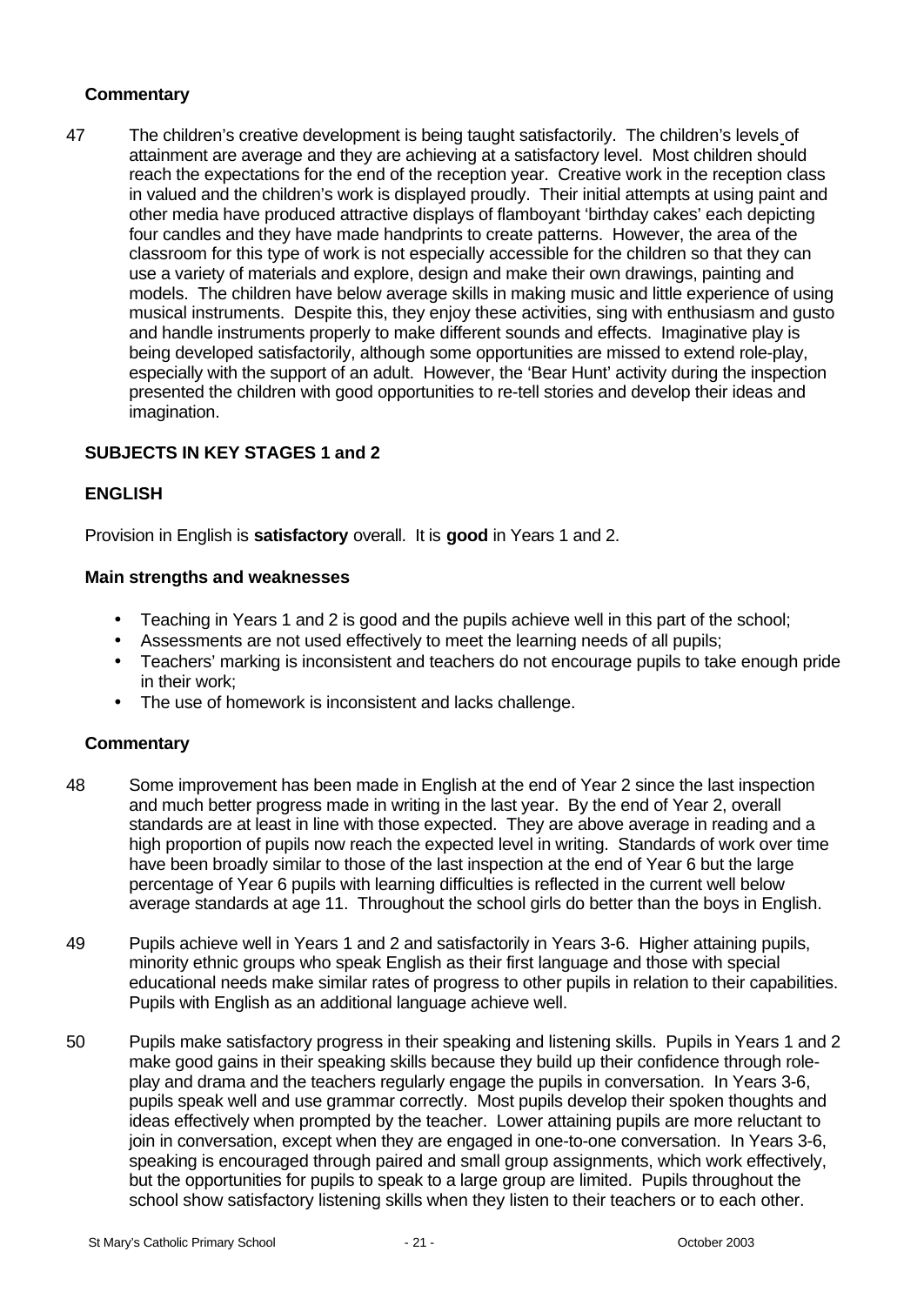- 51 The overall standards in reading are satisfactory. Whilst above average in Years 1 and 2, they are average in Years 3-6. From an early age, pupils enjoy reading and are confident readers. They progress from early reading texts, gaining a good knowledge of letter sounds and the ability to discover the meaning of words from their context. In Years 1 and 2, regular reading records are shared by the teacher, pupil and parent and this sharing contributes to the good development of pupils' reading in those years. The encouragement for pupils to read in Years 3 to 6 is not as pronounced and they do not maintain the same rate of progress as in Years 1 and 2. Pupils in these year groups, for example, are not expected to review their reading nor record their likes and dislikes about the books they read. Consequently, older pupils express a limited range of preferences in their reading choices. Nevertheless, older pupils are confident when locating information in non-fiction texts, but less so when using information from the Internet or when combining information from several texts to use in their own research.
- 52 Spelling is generally satisfactory throughout the school but standards in handwriting are unsatisfactory overall. In Years 1 and 2 pupils develop a clear and legible handwriting with higher attaining pupils developing a cursive script. However, as the pupils get older less attention is paid to the quality of writing and its presentation. Narrative and descriptive writing is well taught in Years 1 and 2. In Years 3-6, pupils have fewer opportunities to write for different purposes and do not develop enough confidence in a range of writing styles. Teachers do not provide enough opportunities for pupils to write for themselves across all the subjects of the curriculum.
- 53 Teaching is satisfactory overall. It is good in Years 1 and 2 because of the well planned teaching and the interesting activities that interest the pupils and satisfactory in Years 3-6. The good relationships and good level of personal consideration within classes set a pleasant atmosphere for learning. However, teachers in the main do not use available assessment data sufficiently well to inform their lessons, match the work to different needs and so ensure that pupils of all abilities learn effectively. Teaching assistants are not used well enough to support the learning of individual pupils. Whilst teachers have high expectation of pupils' behaviour, they do not have similar expectations for the quality of written work and presentation. Marking is often rudimentary and does not help pupils to take pride in their work. Pupils are not always clear about what they can do to improve their work. The use of homework to support pupils in their learning is inconsistent and often lacks challenge.
- 54 The leadership and management of the subject are unsatisfactory because the role of coordinators has not been securely defined. Standards have not been scrutinised sufficiently, particularly in Years 3 to 6. As a result, the poor quality of presentation has gone unnoticed.

### **Language and literacy across the curriculum**

55 There are generally satisfactory opportunities for pupils to use English across the curriculum, although sometimes pupils copy wording from different sources. In religious education pupils are encouraged to write reflectively as well as in narrative. In history pupils write narratives and reports. However, more could be done to ensure that the quality of this writing is consistent across all subjects and that pupils are clear that consistent standards are expected in their written work. Opportunities are lost for extending vocabulary in geography and for pupils to write in their own words in science. Older pupils are not challenged enough in their choices of reading both generally and within their areas of study in different subjects.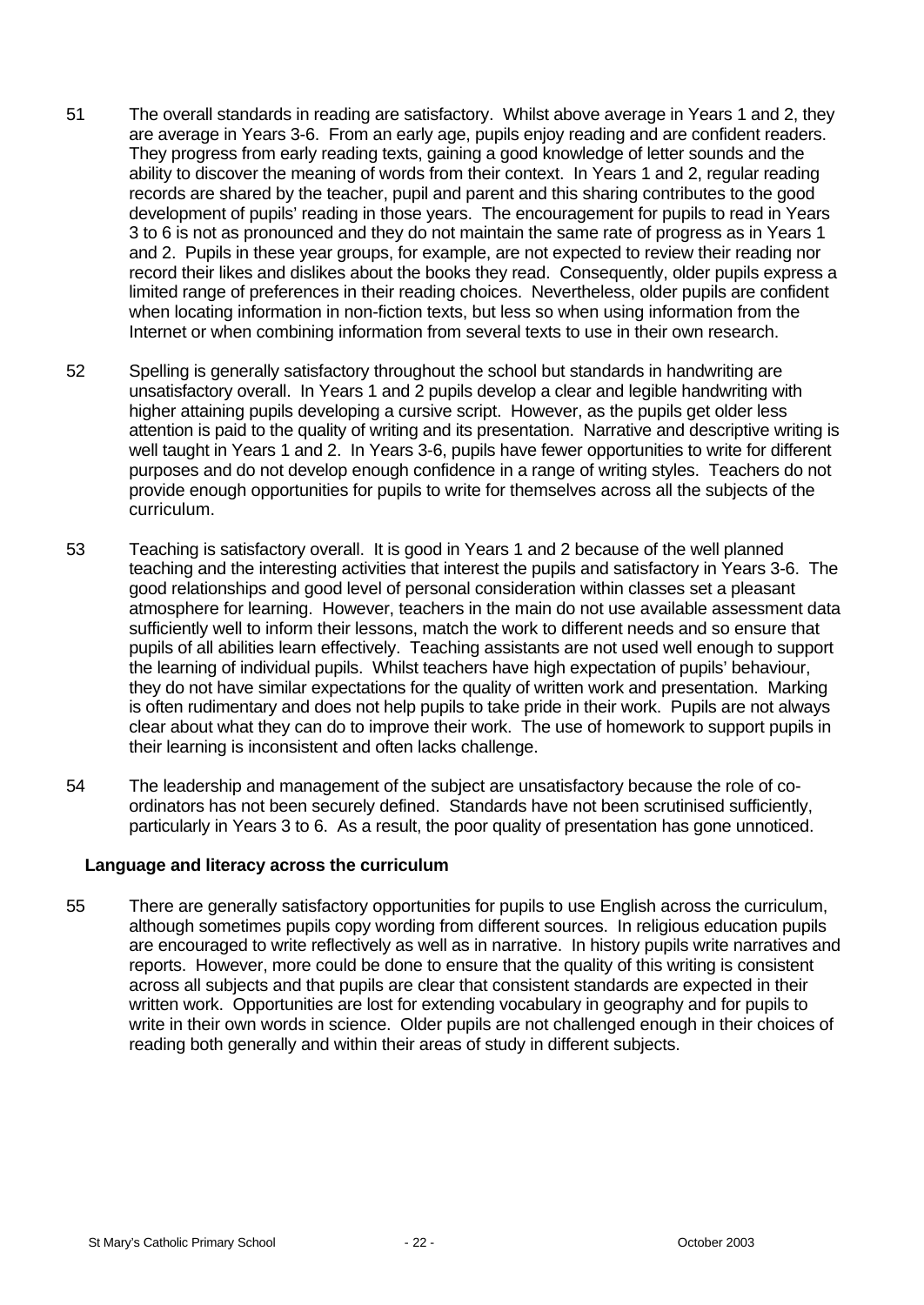# **MATHEMATICS**

Provision in mathematics is **satisfactory.**

#### **Main strengths and weaknesses**

- The progress pupils make in Years 1 and 2;
- Insufficient use of investigation in, and application of, mathematics;
- The work is not matched well enough for the pupils who are not as capable as others;
- Presentation of work is not of a high enough quality.

- 56 Standards in mathematics have been maintained since the last inspection. In 2003, almost one half of Year 2 pupils reached the higher level in the national tests, an improvement on the previous year. The school exceeded its target. This represents good achievement from an average attainment in mathematics on entry to the school. Almost one-third of the pupils reached the higher level at the end of Year 6, despite two absentees affecting the overall result. This indicates satisfactory achievement from the beginning of Year 3, although the ambitious target was not reached. Pupils continue to make good progress in mathematics in Year 2 and similar numbers of pupils to 2003 are likely to reach the expected and higher levels at the end of the academic year. Pupils achieve satisfactorily by the end of Year 6. However, the attainment of the current Year 6 pupils is below average because of the high proportion of pupils with learning difficulties.
- 57 By age seven, pupils develop good skills in their knowledge of number and in naming twodimensional shapes because of the good match of work to pupils' capabilities. They acquire a good understanding of place value in tens and units. Year 2 pupils show good skill in applying their multiplication knowledge to money calculations. Whilst the more capable pupils are often given suitably challenging work in Years 3 to 6, less capable pupils are often brought to a point of failure because they do not fully understand the work they are given to do.
- 58 Pupils have regular opportunities to undertake mathematical activities but there is a skew towards number work and a heavy reliance on text books and workbooks throughout the school. Not enough attention is being given to applying mathematics to real life situations and to investigation in mathematics and so pupils' skills are not as strong in these aspects as in number. Insufficient use is made of ICT in mathematics. The routine of lessons does not allow for enough excitement in the exploration of mathematics.
- 59 The teaching of mathematics is satisfactory overall and often good in Years 1 and 2. Most lessons observed during the inspection throughout the school were of satisfactory quality, with some good features in Year 2, such as the use of practical situations to develop accuracy in adding numbers together and good use of mathematical language. The end of Year 2 lessons is often used well to draw conclusions about what the pupils have been learning.
- 60 Lessons have a good structure but the time devoted to the different elements is not always well balanced. Teachers' planning is not sharp enough in indicating the particular objectives for different groups of pupils and how the different parts of the mathematics lesson are to be used. This is because assessment is not used enough in planning the next stages of learning and not getting to the heart of the pupils' thinking when they undertake their tasks. Mental sessions in Years 3 to 6 are not focused enough on helping pupils to develop mental strategies for working answers out. Lessons seen in the juniors occasionally contained some unsatisfactory features, such as mental starters, which were merely tests of multiplication knowledge and asked of all pupils. Pupils with English as an additional language and minority ethnic groups are fully included in lessons. They make similar rates of progress as the other pupils. Pupils try reasonably hard with their tasks but sometimes chat too much and lose their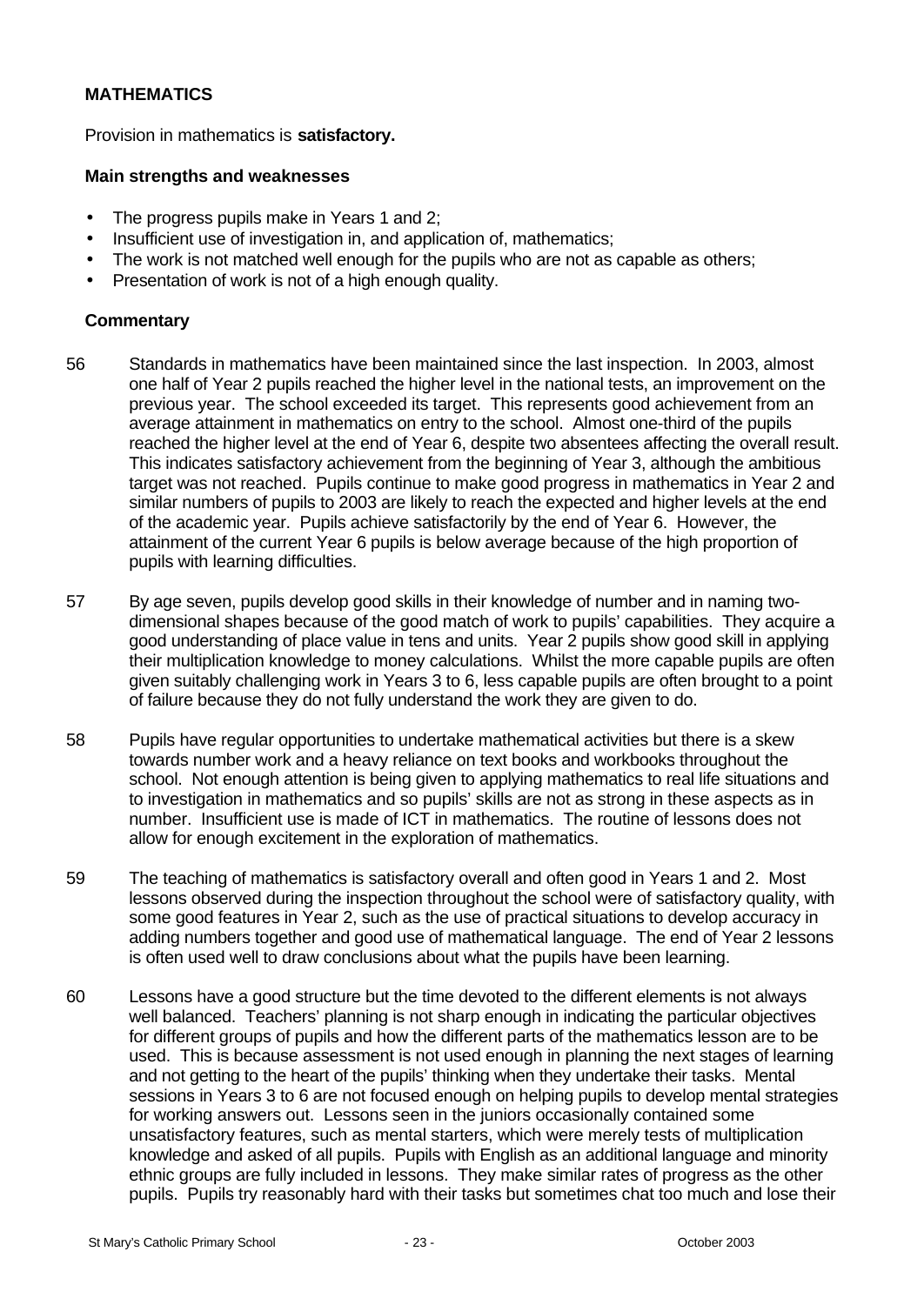focus. Their presentation skills vary considerably between classes and there is not yet a consistency of expectation in how they set out their work and in the use of rulers. Work can appear untidy and lacks a sense of pride and there is not a thorough system to deal with work when pupils work on loose-leaf sheets. There is no coherent system for pupils to undertake corrections when they have made mistakes.

61 Subject leadership and management are satisfactory but is in need of further development. Some useful analysis of national test results has taken place but there is not enough reference material for comparative purposes to help the teachers in levelling the quality of pupils' work.

#### **Mathematics across the curriculum**

62 Satisfactory use is made of mathematics across the curriculum, for example when pupils draw graphs of their results in science and when they order the sequence of events they study in date order in history. Insufficient use is made of computer software programs in mathematics.

### **SCIENCE**

Provision in science is **good** in Years 1 and 2 and **unsatisfactory** in Years 3 to 6.

### **Main strengths and weaknesses**

- Pupils in Years 1 and 2 make good progress in this subject;
- There is a history of well below average performance by age 11 in science in national tests;
- Expectations are not high enough in Key Stage 2 and the pupils in Years 3 to 6 do not make enough progress. Their achievements are unsatisfactory and attainment is below average;
- Pupils do not have enough opportunities to investigate for themselves in Years 3 to 6 and their written work is unsatisfactory;
- The science policy is weak and does not provide enough guidance for the staff.

- 63 Standards in science have fallen by the age of 11 since the last inspection but they have improved by the end of Year 2. Pupils make good progress in Years 1 and 2 and achieve well. Results of teacher assessments at the end of Year 2 show that pupils do well in the National Curriculum Programmes of Study for their age. They show a good understanding of what they do and results are above average. This is because they have good opportunities to work practically. They learn to predict from an early age, for example deciding where in their classroom a block of ice will melt quickest, but prediction is not always a sufficiently regular feature of their work. The wide range of science topics meets National Curriculum requirements effectively and gives the pupils a good base of learning in the subject. Pupils occasionally make good use of mathematics, as when they make graphs of their favourite foods when considering healthy eating. They look carefully and label their diagrams. They learn to recognise features of a fair test and know that it is not a fair test when, as part of an investigation, they all push in different ways. Most current Year 2 pupils are expected to reach at least the expected level by age seven.
- 64 The history of results in national tests at Year 6 indicates that the pupils have not been achieving well in this subject and the performance of both boys and girls has been well below average against schools nationally. However, a higher proportion of the Year 6 pupils reached the higher level in 2003 than in previous years. The results this year are likely to repeat the pattern of previous years as the age group has a large percentage of pupils with learning difficulties. Pupils in Years 3 to 6 make unsatisfactory progress in the subject, standards are well below average and their achievement is unsatisfactory.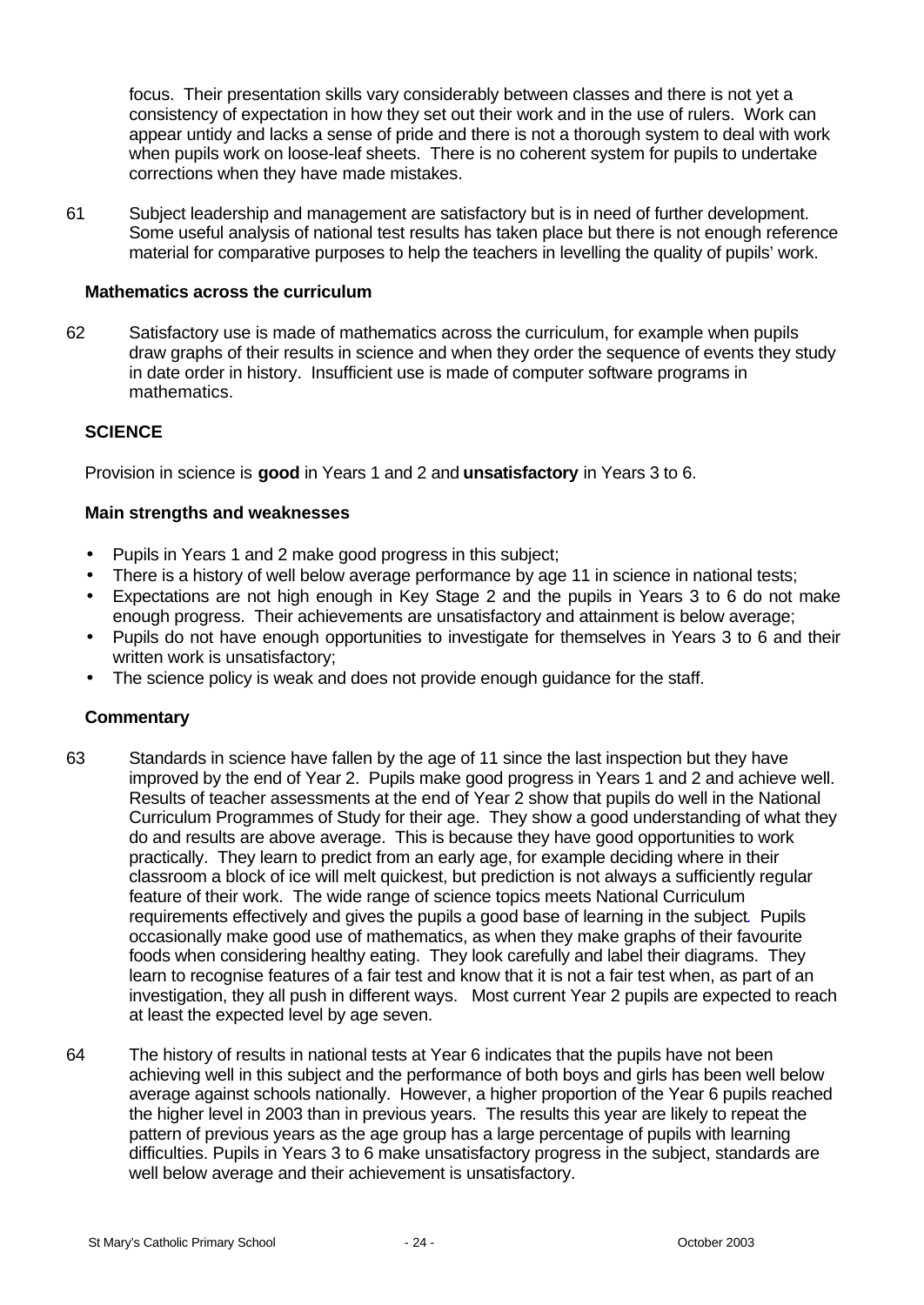- 65 There are several reasons for the poorer performance in Years 3 to 6 than in the infants. Whilst the quality of teaching is frequently good in Years 1 and 2, it has been unsatisfactory in Years 3 to 6. Teachers do not have any reference material to guide them in what is an acceptable standard to achieve a given level of work. The work becomes too formal and pupils do not have enough opportunities to investigate for themselves. In the past, there has been too much emphasis on teachers demonstrating, with the pupils passively looking on. Insufficient attention has been given to the investigative process and too much time given to theoretical applications of science. Pupils in Years 3 to 6 do not, as a result, show enough enthusiasm for the subject and they do not make enough gains in their learning. They are uncertain about the process of investigation. Pupils' communication of their work is descriptive of what has taken place rather than analysing carefully the process and why investigations turn out as they do. They do not predict enough. On the occasions when they do predict, they do not reason their predictions. When they write about their conclusions, they do not explain them. Their diagrams are not well drawn and labelled and their presentation is slapdash. Too much of their written work is copied and tables of results are frequently drawn freehand. The work lacks sufficient depth and expectations have been too low.
- 66 The leadership and management of the subject have been unsatisfactory. The science policy is not specific enough about teaching methods, particularly about investigation, to ensure a consistency of approach across the school, nor does it provide guidance about how the science scheme is to be managed and pupils' progress recorded. The aim in the policy to get pupils to think for themselves is not being fulfilled. Previous monitoring visits to classes have not been analytical enough to help individual teachers improve their skills. A new science leader has just been appointed and she is aware of the weaknesses of the current provision and has clear plans to improve the situation.

# **INFORMATION AND COMMUNICATION TECHNOLOGY**

Provision in ICT is **unsatisfactory** overall.

### **Main strengths and weaknesses**

- The growing enthusiasm for the subject by both staff and pupils;
- The good knowledge, understanding and expertise of the subject leader:
- The good skills of younger children when they leave the Reception class to go into Year 1;
- Below average standards by the time the pupils leave Year 6;
- Unreliable resources;
- Inadequate accommodation to teach the subject;
- The organisation of the timetable does not ensure pupils receive their curriculum entitlement.

- 67 Standards in ICT are average at the end of Year 2 and below average at the end of Year 6. Standards reached by the older pupils in the school are not as high as those reported at the previous inspection, when standards were judged to be average overall. This is because the school has not kept abreast of changes to the National Curriculum and the increased expectations for its use across the curriculum. The school has an effective and comprehensive action plan to try and remedy these weaknesses.
- 68 All pupils, including those identified as having special educational needs and those learning English as an additional language, achieve at a satisfactory level in Years 1 and 2 where the pupils' skills are more secure. This is partly due to the good start the pupils make in Year 1 following the good progress they made in the reception class where they have good opportunities to practise their skills. Further up the school, there has been some improvement in Year 4 and in this class the pupil's standards of work are average because of the good work of the subject leader, who is also the Year 4 class teacher. Pupils' achievement in Years 1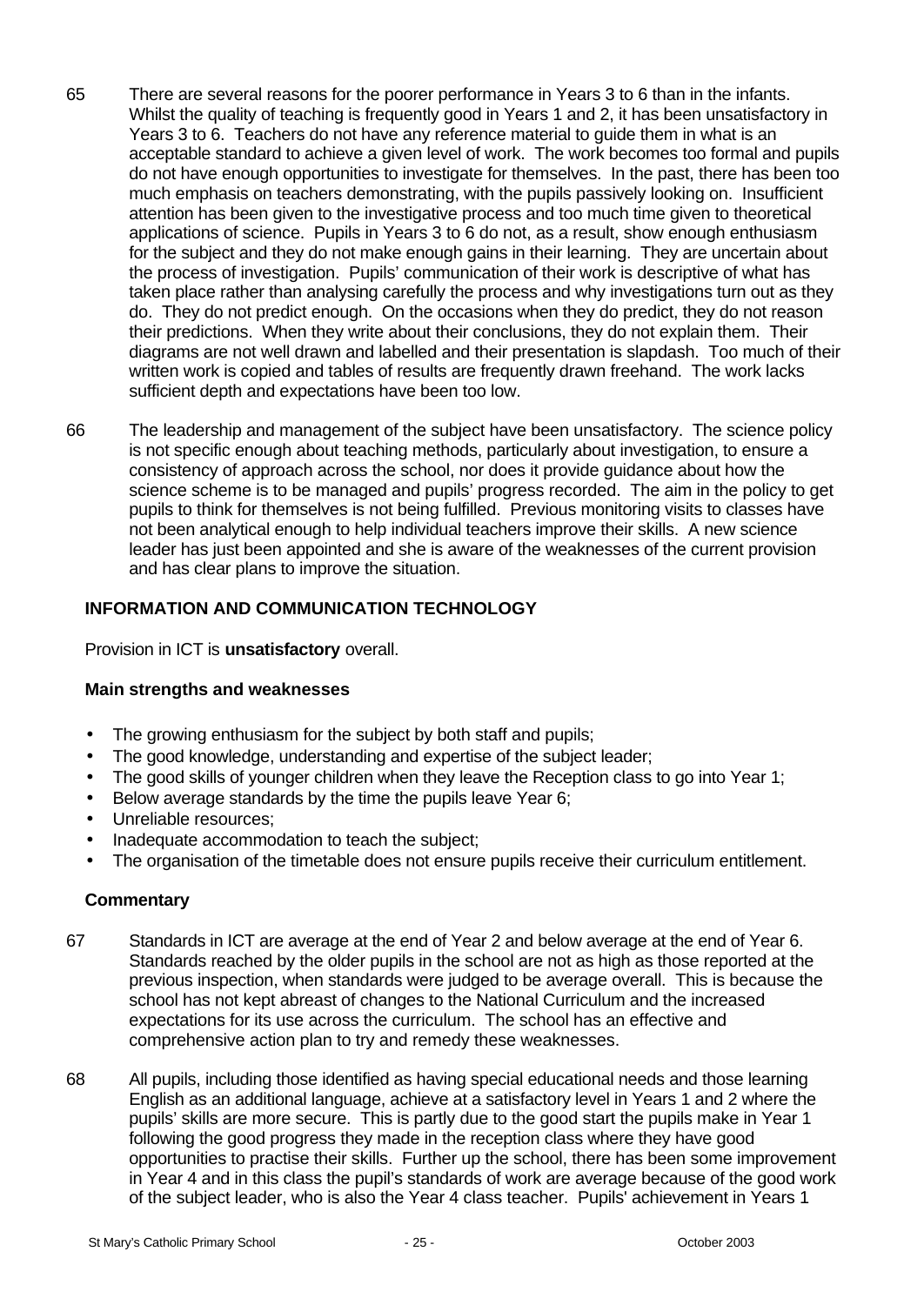and 2 is satisfactory but it is unsatisfactory overall in Years 3 to 6. There are gaps in learning for older pupils especially in Year 6, due to a lack of resources in the past, and this has resulted in too few opportunities for pupils to develop and practise their skills.

- 69 Currently, teaching in ICT is satisfactory overall. In Year 4, the good teaching is helping the pupils acquire the necessary skills in good measure. Pupils in this class are productive in lessons, understand the terminology used and can access the different functions of computers correctly. For example, they can create their own posters of health and safety issues, using graphics to improve their designs and make them more eye-catching and meaningful. In Year 3, the pupils learn to edit their work, using different font sizes and types and a range of colours. Some still find this work complicated. During the inspection the timetable arrangements meant that there were not enough laptops available to the class to ensure a reasonable amount of time was available for them to practise these skills. The class teacher had adapted the lesson to make sure all pupils had an opportunity to use the computers available, but they were not engaged enough because they had to share the laptops. However, the staff's confidence to teach the subject is increasing because of the good expertise of the subject leader in sharing his expertise in developing the subject. The pupils enjoy lessons in information and communication technology. They generally pay reasonable attention, and are productive especially when teaching is good.
- 70 In the main, the curriculum is satisfactorily planned and based on national and local guidelines. Assessment procedures are satisfactory but their use in planning future teaching and learning is not consistent across the school. Leadership and management of ICT are satisfactory. Timetable arrangements are not always secure and the laptops are sometimes needed by different teachers at the same time. There is some use of ICT in other subjects, but it is generally limited. Resources are now adequate but the laptops can be unpredictable when being used. The accommodation arrangements are problematic. There is no designated area for teaching information technology at present, but there are plans to remedy this in the near future with new building work.
- 71 The leadership of the subject is satisfactory but comparatively new. The subject leader has good skills, manages the subject soundly and sets a good example in his own practice of the subject. He has, nevertheless, been hindered by the unsatisfactory resources and accommodation. He is keen to improve the quality of work and has clear ideas for further development when the new ICT suite has been built.

### **ICT across the curriculum**

72 ICT across the curriculum is an aspect of the school's work which is yet to be developed fully. There are some links to other subjects in the curriculum, but not many, and the use of ICT as a 'tool' to aid learning in other subjects is limited. There is some good work evident in Year 4 to support learning in other areas, such as history, but this type of work is not consistently or regularly used throughout the school. The subject leader is very aware of this situation and intends to develop this aspect in the future.

# **HUMANITIES**

# **History and geography**

The provision for history and geography is **unsatisfactory.**

- There are informative visits to extend the range of the curriculum;
- The school makes good use of local services to increase the range of resources in history;
- Lack of planned progression across Years 3-6;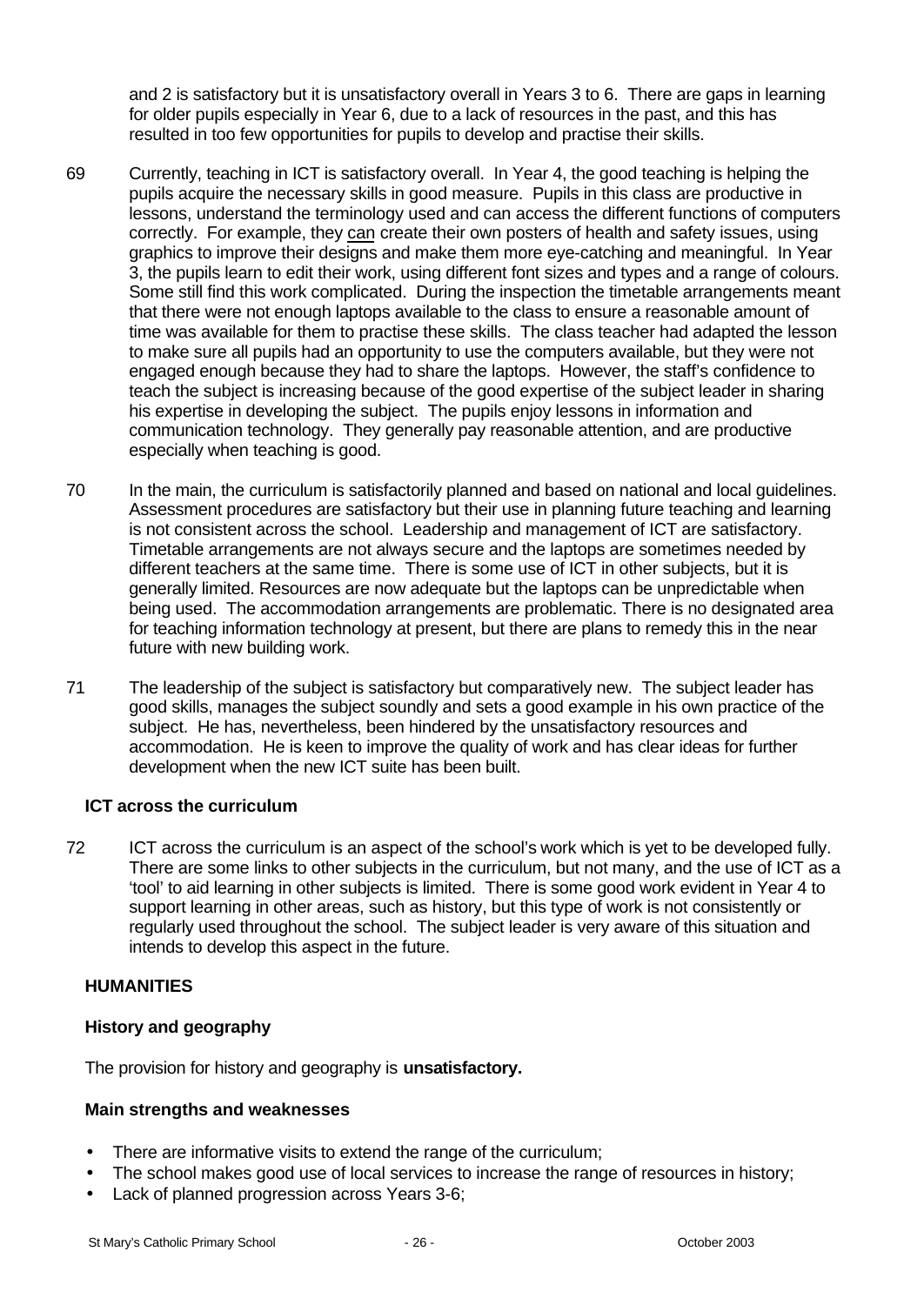- Inconsistent use of literacy and numeracy skills;
- Lack of resources in geography.

- 73 Standards are in line with expectations at the end of Year 2 in **history** and **geography** but are below average in Year 6. Standards in Year 6 are in part explained by the above average proportion of pupils with learning difficulties. However, because the planning does not ensure that pupils build upon what they have learnt across Years 3-6, pupils are not challenged sufficiently. The opportunities for developing literacy and numeracy across the subjects are not planned in sufficient detail. Assessments are not used to set challenging standards for all pupils and so raise expectations.
- 74 Teachers share good relationships with their pupils and pupils work well together in pairs and groups. They listen respectfully to each other. A good range of visits is organised so that pupils can learn by first-hand experience in both subjects. Good use is made of the local support service to ensure sufficient resources are available so that pupils can understand their work in history. In particular, a good range of artefacts is available for the younger pupils to explore as historical evidence. However, there is insufficient challenge in lessons to meet the range of pupils' abilities within a class. Pupils do not build upon that which they have learnt in previous years and this is evident in mapwork skills in geography. Research skills, including those involving the Internet, do not reflect the skills pupils' show in English. There is now a scheme of work, which teachers follow and this is a satisfactory improvement since the last inspection in both subjects.
- 75 No history and geography lessons could be seen in Years 1 and 2 and no geography in Years 3 to 6, because the term's work was focussed on history. The lessons seen in history in Years 3 to 6 were mainly satisfactory. The teaching suffers over time because the teachers do not have enough guidance to teach the skills in the subject in a structured way. Leadership and management of the subjects is unsatisfactory because there has not been enough guidance for staff nor enough oversight over the quality of work.

# **CREATIVE, AESTHETIC, PRACTICAL AND PHYSICAL SUBJECTS**

### **Art and design, design and technology, music and physical education**

The provision for design and technology and art and design is **satisfactory** overall**.** It is also **satisfactory** in physical education and music.

- Pupils receive a full curriculum in physical education and have good opportunities for swimming;
- The provision for sport is good because of the additional extra-curricular activities;
- The good teaching of art and design and design and technology in Years 1 and 2 in both subjects:
- Insufficient challenge in design and technology work for older pupils and below average attainment in art;
- The schemes of work in design and technology and art and design do not provide sufficient progression for the pupils and guidance for the staff.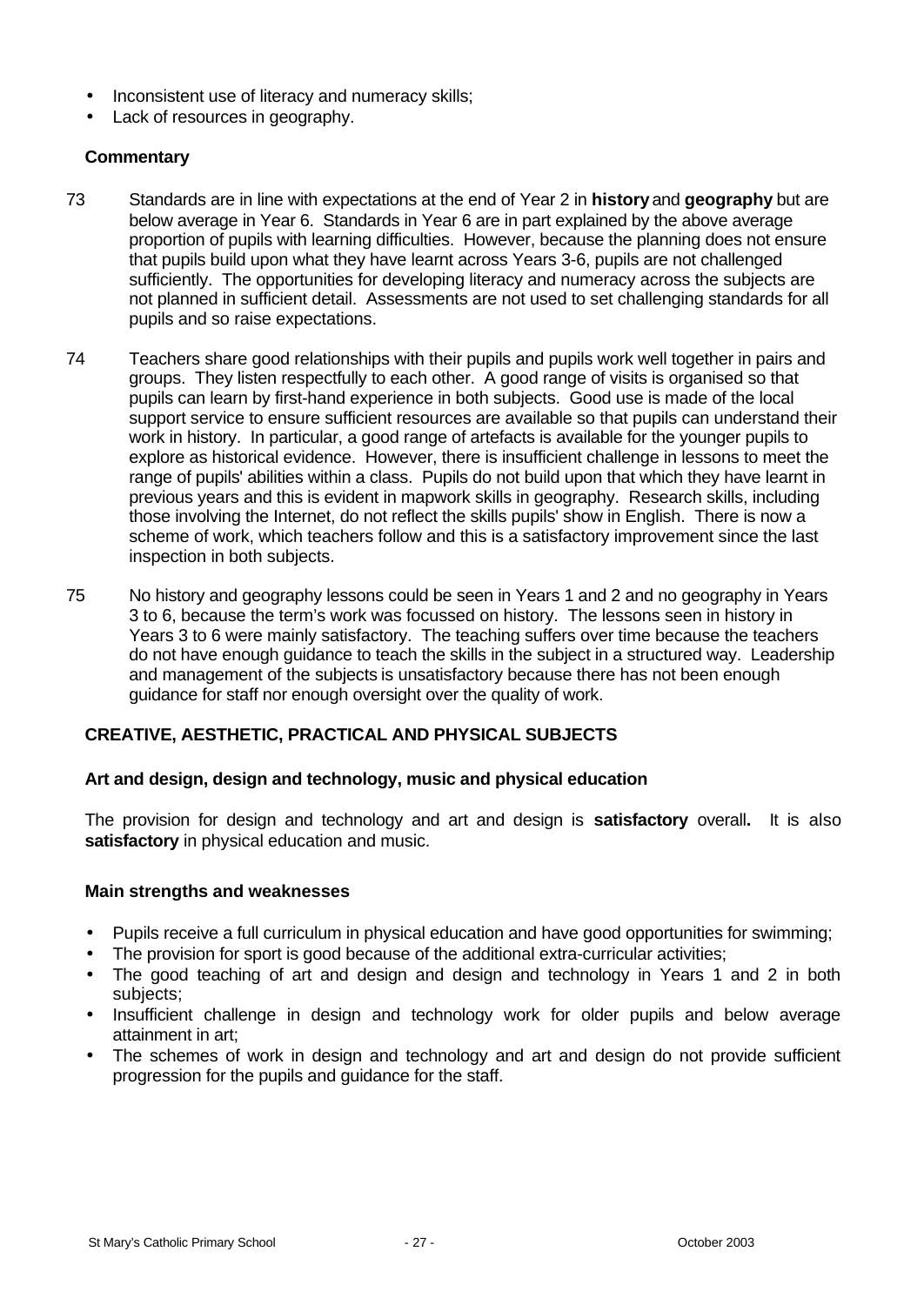- 76 Standards in **design and technology and art and design** are average at the end of Year 2 but are below average at the end of Year 6. The standards which the older pupils reach are not as high as those reported at the previous inspection but they are similar at age seven. Pupils in Years 3 and 4, including those identified as having special educational needs and those with English as an additional language, achieve at a satisfactory level. However, pupils in Years 5 and 6 do not achieve sufficiently well, especially those who learn more quickly. They are not always challenged enough in the design and technology work nor made to present their work neatly in art.
- 77 Teaching is satisfactory overall. It is good in Years 1 and 2, although not as strong in Years 5 and 6. The good teaching in Years 1 and 2 promotes the pupils' thinking in design and making skills. In a Year 1 lesson, the teacher motivated the pupils with her enthusiasm and good subject knowledge and her high expectations enabled the pupils to achieve well. In a Year 2 art and design lesson, the teacher set high expectations in a stimulating lesson and used resources well so the pupils achieved to the best of their ability.
- 78 The teaching in Years 3 to 6 is satisfactory overall. However, sometimes there is an insufficient match of tasks to the different abilities in the classes to extend pupils who have more skills. Sometimes there is not enough challenge for the older pupils or emphasis on the importance of good presentation of work in art and design, when making designs and recording and evaluating work. However, in Year 3 the good teaching resulted in pupils gaining in their learning about food technology. This work continues in Year 5, but tasks are not extended sufficiently to develop learning fully. By the end of Year 6, the pupils can make their own designs, for example they can devise their own diagrams when making shelters. However, their work is not always presented with sufficient care and their skills in making models are below average for their age. By Year 6 the pupils' art work is below average overall, although they show some basic skills and can apply different techniques, their unsatisfactory presentation and insufficient attention to detail result in immature standards of work, especially in figure drawing.
- 79 The pupils enjoy lessons in art and design and design and technology. In both subjects they generally work well together with a good degree of independence, due regard for safety and sensible behaviour. This is because the relationships between staff and pupils are generally secure, with mutual respect and satisfactory management of behaviour. Assessment procedures are good for design and technology and art and design, but their use in planning future teaching and learning is not consistent across the school, which means there is not always a secure match of tasks to the range of abilities. Both the leadership and management of art are satisfactory, but they have been unsatisfactory in design and technology. There has not been enough monitoring of the progression of skills in the curriculum for design and technology to ensure the pupils build on what they already know, can do and understand. The new subject leader has already addressed some of these shortcomings.
- 80 Pupils reached the expected standard in those **physical education** lessons observed in both key stages. No observations could be made of dance and little in gymnastics. A large proportion of the pupils can swim 25 metres by age 11. Pupils achieved soundly in the aspects of physical education that could be inspected. Pupils are enthusiastic in their lessons, play fairly and co-operate well together in teams. Their behaviour is satisfactory but in some hall lessons pupils are noisy and this affects the rigour of activity.
- 81 The quality of teaching observed in physical education was mostly satisfactory and occasionally good. A good feature of the teaching is the way games skills are demonstrated and taught, for example when pupils are shown how to throw a netball correctly or how to pass a football. Small equipment resources are plentiful to allow small group practice. Lessons are well planned and the skills taught in the first part of the lesson are used in a games setting that follows. The team sizes for these often allow for a good level of active participation but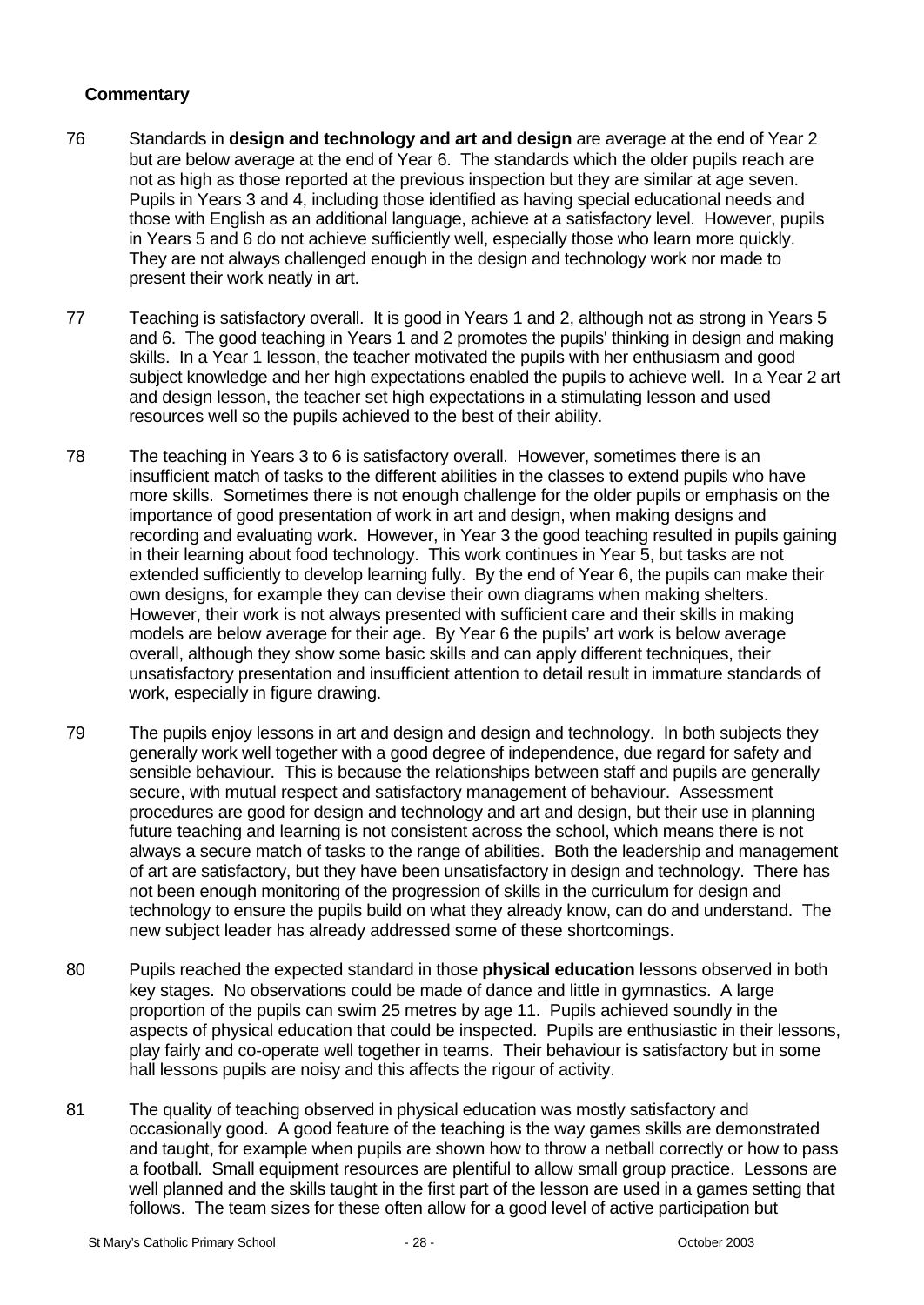occasionally, as in football, the team sizes are too large to allow everyone to be fully active. Routines for getting out equipment in gymnastics lessons is not yet fully secure and time is wasted. In one gymnastics lesson, the teacher arranged for the pupils to get out the equipment too soon after the lesson started and this severely restricted the amount of floor space for pupils to practise their movements.

- 82 The pupils have good opportunities to take part in a range of sport during the year both in lessons and after school. The inter-school matches and competitions contribute to the good provision for pupils' social development.
- 83 The subject leader is enthusiastic and leads and manages the subject satisfactorily. The hall is of a satisfactory size but the equipment stored around its perimeter reduces its overall area. In the main, this equipment is old and restricted in range and it is insufficient to challenge all pupils appropriately.
- 84 Little **music** could be observed and it was not possible to make judgements about pupils' attainment and achievements. The school has recently lost its music subject leader who undertook some specialist teaching across the school. Staff now rely on a published scheme with prepared tapes in the absence of expertise among the staff. The teaching in the two lessons observed was satisfactory. Pupils enjoyed the lessons, worked enthusiastically and sang in tune. Temporary arrangements to lead and manage the subject are satisfactory.

## **PERSONAL, SOCIAL AND HEALTH EDUCATION AND CITIZENSHIP**

Provision in personal, social and health education is **satisfactory.**

### **Main strengths and weaknesses**

There is a need for more structure in this work.

### **Commentary**

85 This aspect of the school's work is the focus for future development. The school is using a published scheme as an interim measure. Whilst this aspect is formally time-tabled, much of the week's personal, social and health education teaching was taking place outside the inspection period. It was not possible, therefore, to judge its quality. Some good crosscurricular links, such as healthy eating in the science curriculum, provide some good crosscurricular links. The programme for sex education and relationships education for the older pupils is well organised. The school shows much keenness to develop a school council and educate pupils further in democratic principles and participation in decision-making. The leadership and management of this developing aspect of learning are satisfactory.